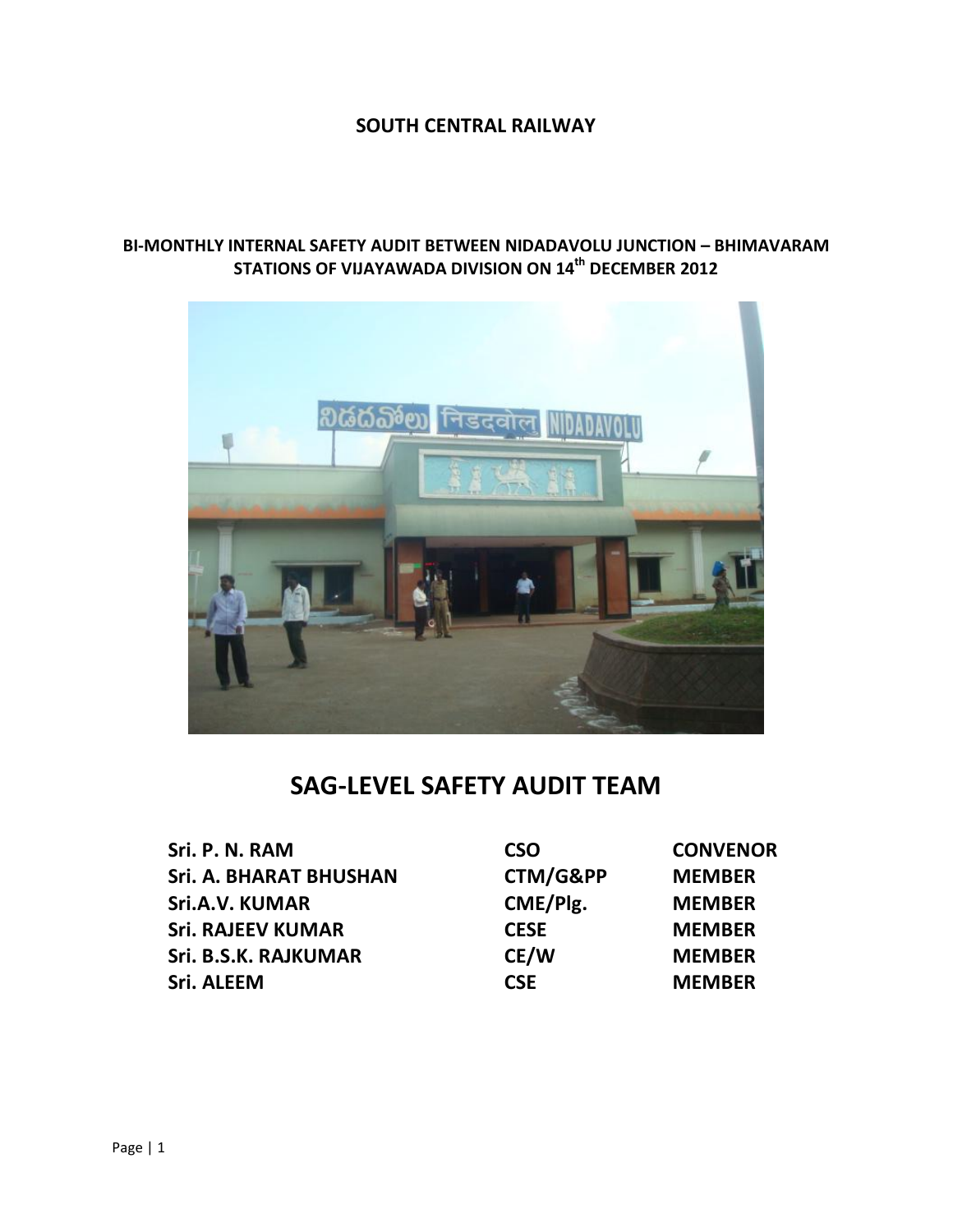## **BI-MONTHLY SAFETY AUDIT BETWEEN NIDADAVOLU – BHIMAVARAM STATIONS OF VIJAYAWADA DIVISION ON 14TH DECEMBER 2012**

| Para | Subject / Topic                                                                                                                                                                                                                                                                                                                                                                                                                                                                                                                                                                                                                                                                                                                                                                                                                                                         |
|------|-------------------------------------------------------------------------------------------------------------------------------------------------------------------------------------------------------------------------------------------------------------------------------------------------------------------------------------------------------------------------------------------------------------------------------------------------------------------------------------------------------------------------------------------------------------------------------------------------------------------------------------------------------------------------------------------------------------------------------------------------------------------------------------------------------------------------------------------------------------------------|
| 1.0  | Inspection of Dy.SS/Platform/NDD:                                                                                                                                                                                                                                                                                                                                                                                                                                                                                                                                                                                                                                                                                                                                                                                                                                       |
| 1.1  | Sri. J. Venkata Rao, Dy.SS was on duty from 0700-1100 and Sri. K.G. Welson, PM on duty<br>and both of them were in possession of competency certificates.                                                                                                                                                                                                                                                                                                                                                                                                                                                                                                                                                                                                                                                                                                               |
| 1.2  | Weather Warning Message Register: Weather Warning message copies were handed<br>over to concerned officials immediately but the copies are not pasted in the register.                                                                                                                                                                                                                                                                                                                                                                                                                                                                                                                                                                                                                                                                                                  |
| 1.3  | <b>Gradation Register: Gradation Register:</b><br>Gradation of staff was done for P.E Dec-12. Out of 25 (12 SS/DYSS/ASMs & 13 Pointsmen)<br>09 SS/DYSS/ASMs and 09 Pointsmen were graded "A", 03 SM/ASM and 03 Pointsmen are<br>graded 'B", remaining one Pointswoman graded as "C". The instructions issued by Railway<br>Board vide their letter No.2002/Safety-1/18/2 dated 16.02.12 for system of monitoring of<br>staff classified as 'C' & 'D' including pro-forma there on to be followed strictly for gradation of<br>staff. SS/ND and TI/RJY should monitor the working of staff graded 'B' and make efforts to<br>improve their performance.                                                                                                                                                                                                                  |
| 1.4  | Bio-data Register: None are due for PME and Refresher Course. However, SS/NDD should<br>observe stipulations given in Para 514 of IRMM while directing for PME for those<br>employees who attain the age of 45 years.                                                                                                                                                                                                                                                                                                                                                                                                                                                                                                                                                                                                                                                   |
| 1.5  | <b>Caution Order Register:</b><br>Down Side - Restriction 'Four wheeler movement is not permitted on Slow Line'<br>$\bullet$<br>between Kovvur - RJY stations is in force from 0700hrs of 18.08.2004.<br><b>Branch Line-</b><br>$\bullet$<br>1. SR 50 KMPH at KMs 100/2-1 between BVRM-UNDI station for poor visibility of<br>UMLC No.108 UFA from 1300hrs of 27.11.2011.<br>2. SR 50 KMPH Moturu Yard for stopping on Main line is in force from 0700hrs of<br>23.05.2002.<br>The above 2 SRs should have been given the status of PSR by this time now.<br>It was observed that the Engineering Officials are giving chatty and imposition<br>٠<br>messages of caution order under one notice which is improper. The Engineering and<br>Operating Staff need to be enlightened about the need to give chatty message<br>separately and imposition message separately. |
| 1.6  | <b>SWR Appendix-E:</b><br>1 Tail Lamp is not in working condition.<br>$\bullet$<br>Two tail lamps are available in the station against 3 mentioned                                                                                                                                                                                                                                                                                                                                                                                                                                                                                                                                                                                                                                                                                                                      |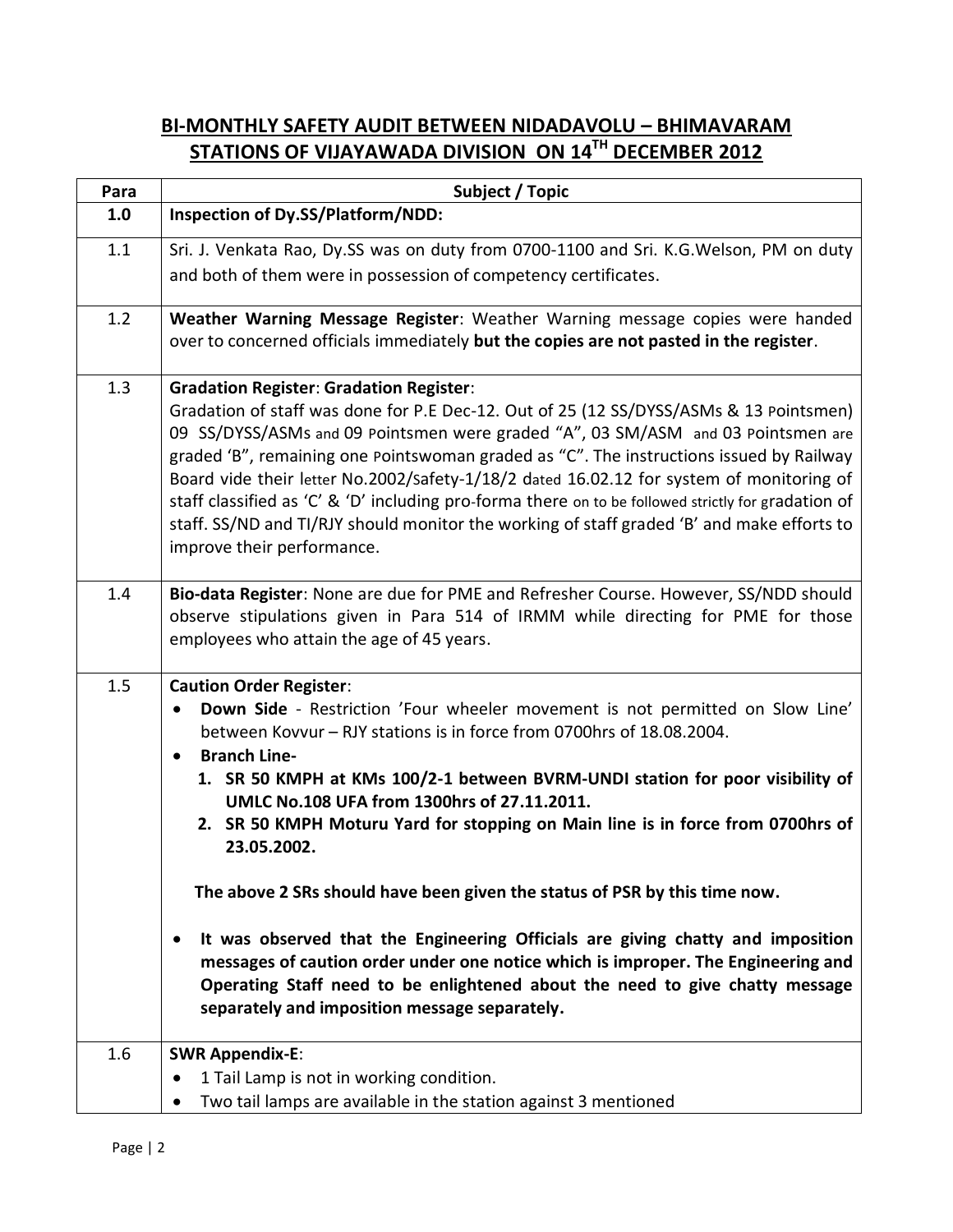|     | First-Box should be kept in unlocked condition.<br>$\bullet$                                                                                                                                                                                                                                                                                                                                                                                                                                                                                                                                                                                                                                                                                                                                                                                                                                                                                                                                                                                                                                                                                                                                                                                                                                                                                                                                                                                                                                                                                                                                                                                                                                                                                                                                                                                                                                                                                                                                                                                                                                                                                                                                                     |
|-----|------------------------------------------------------------------------------------------------------------------------------------------------------------------------------------------------------------------------------------------------------------------------------------------------------------------------------------------------------------------------------------------------------------------------------------------------------------------------------------------------------------------------------------------------------------------------------------------------------------------------------------------------------------------------------------------------------------------------------------------------------------------------------------------------------------------------------------------------------------------------------------------------------------------------------------------------------------------------------------------------------------------------------------------------------------------------------------------------------------------------------------------------------------------------------------------------------------------------------------------------------------------------------------------------------------------------------------------------------------------------------------------------------------------------------------------------------------------------------------------------------------------------------------------------------------------------------------------------------------------------------------------------------------------------------------------------------------------------------------------------------------------------------------------------------------------------------------------------------------------------------------------------------------------------------------------------------------------------------------------------------------------------------------------------------------------------------------------------------------------------------------------------------------------------------------------------------------------|
| 1.7 | <b>PN Sheet:</b><br>It was noticed from the PN sheet that the SMs are only writing the Train No. in the details<br>column putting a bracket for 4 to 5 PNs. Other than to adjacent station SM, the PN is<br>given to Platform Dy.SS, other end CASM, Gatemen of Non-interlocked LC Gates, etc., the<br>details of which are not written. This is improper and needs to be rectified not only at<br>this station but also at all other stations of the Division.                                                                                                                                                                                                                                                                                                                                                                                                                                                                                                                                                                                                                                                                                                                                                                                                                                                                                                                                                                                                                                                                                                                                                                                                                                                                                                                                                                                                                                                                                                                                                                                                                                                                                                                                                  |
| 1.8 | SWR:<br>SWR No. NDD/SWR/B.31 was issued on 25.10.2010 nad brought into force w.e.f.<br>18.11.2010.<br>Amendment Slip No. 1 to SWR of 12.12.2012 was received just one day ahead of<br>Safety Audit, i.e., on 13.12.2012 containing around 30 replacement pages to SWR.<br>The interesting point noted was that 12 staff (ASMs and Pointsmen) have blindly<br>acknowledged in the SWR Assurance Register without knowing the contents of it<br>(CASMs and Dy.SS/PF were tested for their updation on the amendment received to<br>SWR for which they have acknowledged). It gives wide scope for conclusion that staff<br>are not in the habit of reading the amendments issued from time to time, may be to<br>G&SR or SWR. SMR, TI and other Divisional Inspecting Officials shall counsel the staff.<br>Staff should not be forced to put their signatures just because of the visit of Safety<br>Audit Team or such inspections, instead they should be encouraged and given<br>adequate time to go through and then append their acknowledgement.<br>Para 6.5: It was noticed that CASMs are communicating one PN to Dy.SS/PF giving the<br>assurance that the train has arrived complete by observing LV indicator. They are also<br>giving one more PN to Dy.SS/PF as a token of assurance that the points are set against<br>the occupied line immediately on arrival of stopping train. In this connection, it is<br>brought to the notice of the Operating Staff that there is no need to comply this<br>procedure since the CASM is entirely responsible for ensuring complete arrival and<br>he is also responsible for altering the points immediately on arrival of the stopping<br>train as per GR 3.38(2). The activity of giving two PNs to Dy.SS/PF who in turn write<br>them in a separate column in the register is not warranted and will only contribute<br>for additional work + time for them. Apart from this, it is also brought to the notice<br>of the staff that SR 14.10 and Para 6.5 of SWR do not specify for this procedure to<br>be followed. Hence, it is proper to withdraw this system not only at this station but<br>also at other stations where end-panels are provided. |
| 1.9 | <b>Shunting Order (T.806):</b><br>Perused the records and noticed that the shunting order is properly prepared in<br>triplicate as per rules and served under clear acknowledgement to the LP, Guard and<br>station record.<br>The movements are cross checked with the daily activity and noted that they are<br>proper for the last couple of weeks.                                                                                                                                                                                                                                                                                                                                                                                                                                                                                                                                                                                                                                                                                                                                                                                                                                                                                                                                                                                                                                                                                                                                                                                                                                                                                                                                                                                                                                                                                                                                                                                                                                                                                                                                                                                                                                                           |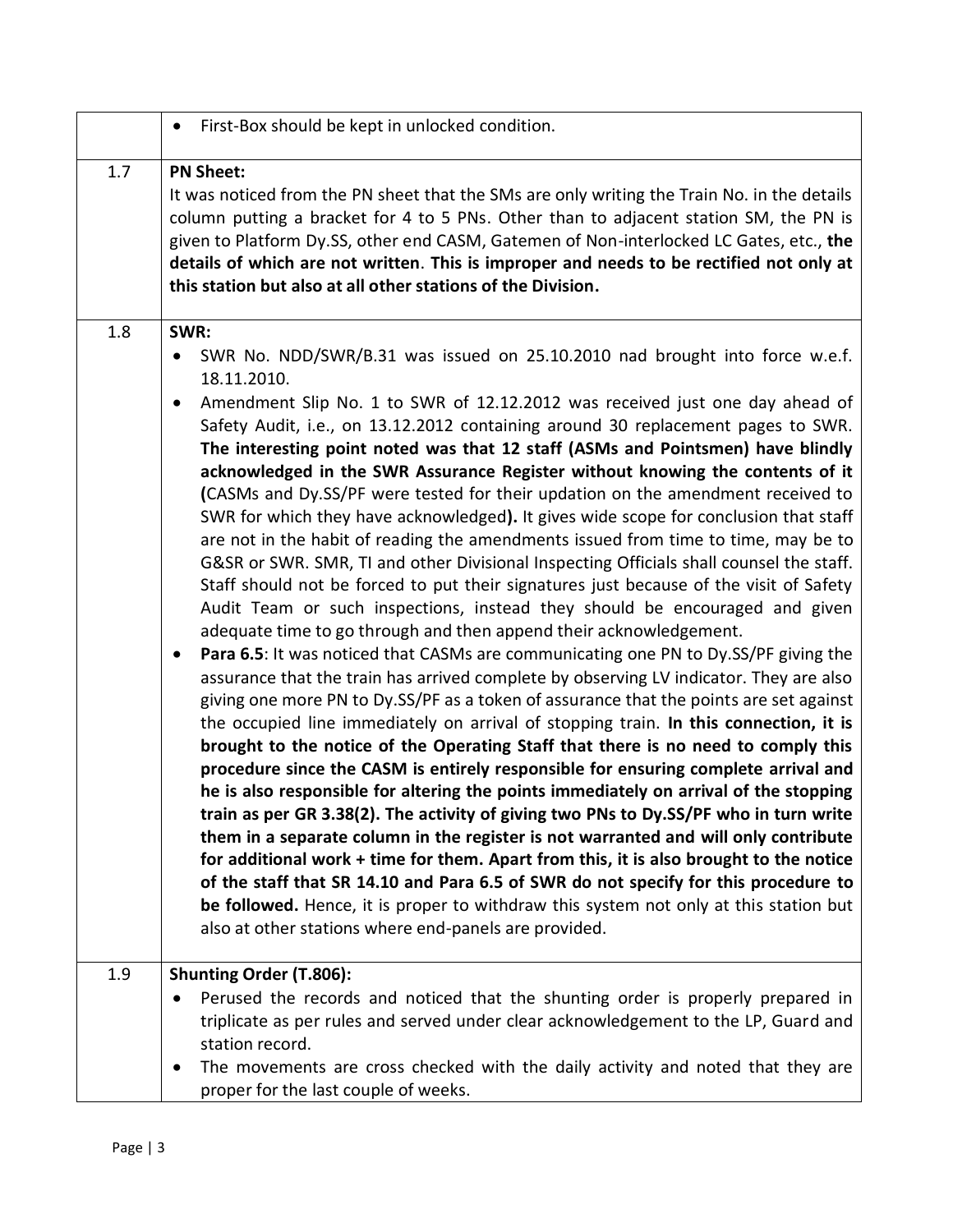| 1.10 | VTO:<br>As per Para 10.0 of SWR, DN Starter signal of Road No.1 is nominated as VTO of the<br>station.<br>The visibility of Starter signals on either direction for Road No.1 was checked and<br>$\bullet$<br>found that it is visible from the Dy.SS/PF Office. |  |  |  |  |  |  |
|------|------------------------------------------------------------------------------------------------------------------------------------------------------------------------------------------------------------------------------------------------------------------|--|--|--|--|--|--|
| 1.11 | Rake checks made at NDD:                                                                                                                                                                                                                                         |  |  |  |  |  |  |
| a.   | Checked Train No. MLSW/BOXN load, which was waiting for path and the following<br>observations made.                                                                                                                                                             |  |  |  |  |  |  |
|      | BPC No. 1023010297/ RYD/VSKP/ECoR, issued on 13.12.2012, End to End with 93%<br>i)<br>brake power. Load is 59+1/60/4812 T.                                                                                                                                       |  |  |  |  |  |  |
|      | Sri K.N.Vijayakumar, Guard/RJY found alert and in uniform and has fixed BP gauge in<br>ii)<br>WCR BVZI 86160976355.                                                                                                                                              |  |  |  |  |  |  |
|      | Checked the complete formation by dropping BP pressure 1.5 kg/cm <sup>2</sup> from loco and<br>iii)<br>found 07 IOPs on formation, brake power worked out to 88%.                                                                                                |  |  |  |  |  |  |
|      | Hand brake wheel missing for 35 wagons.<br>iv)                                                                                                                                                                                                                   |  |  |  |  |  |  |
|      | Hand brake connecting pull rod deficient on 04 wagons.<br>v)                                                                                                                                                                                                     |  |  |  |  |  |  |
|      | Load/Empty gear missing on 14 wagons.<br>vi)                                                                                                                                                                                                                     |  |  |  |  |  |  |
|      | vii)<br>Load/Empty handle damaged on 08 wagons.                                                                                                                                                                                                                  |  |  |  |  |  |  |
| b.   | Checked Train No. RC/N, which was waiting for path and the following observations<br>made.<br>BPC No. 020772/BZA/CC - 47/100%, issued on 21.11.2012, Load is 59+1/60/4812 T.<br>i)                                                                               |  |  |  |  |  |  |
|      | Sri B.Noka Raju, Guard/RJY found alert and in uniform and has fixed BP gauge in<br>ii)<br><b>WCR BVZC 74657</b>                                                                                                                                                  |  |  |  |  |  |  |
|      | Hand brake wheel missing for 15 wagons.<br>iii)                                                                                                                                                                                                                  |  |  |  |  |  |  |
|      | Hand brake connecting pull rod deficient on 02 wagons.<br>iv)                                                                                                                                                                                                    |  |  |  |  |  |  |
|      | Load/Empty handle damaged on 07 wagons.<br>v)                                                                                                                                                                                                                    |  |  |  |  |  |  |
| c.   | Checked Train No. BCN/E, which arrived and waiting for placement for loading at siding.<br>The following observations made.                                                                                                                                      |  |  |  |  |  |  |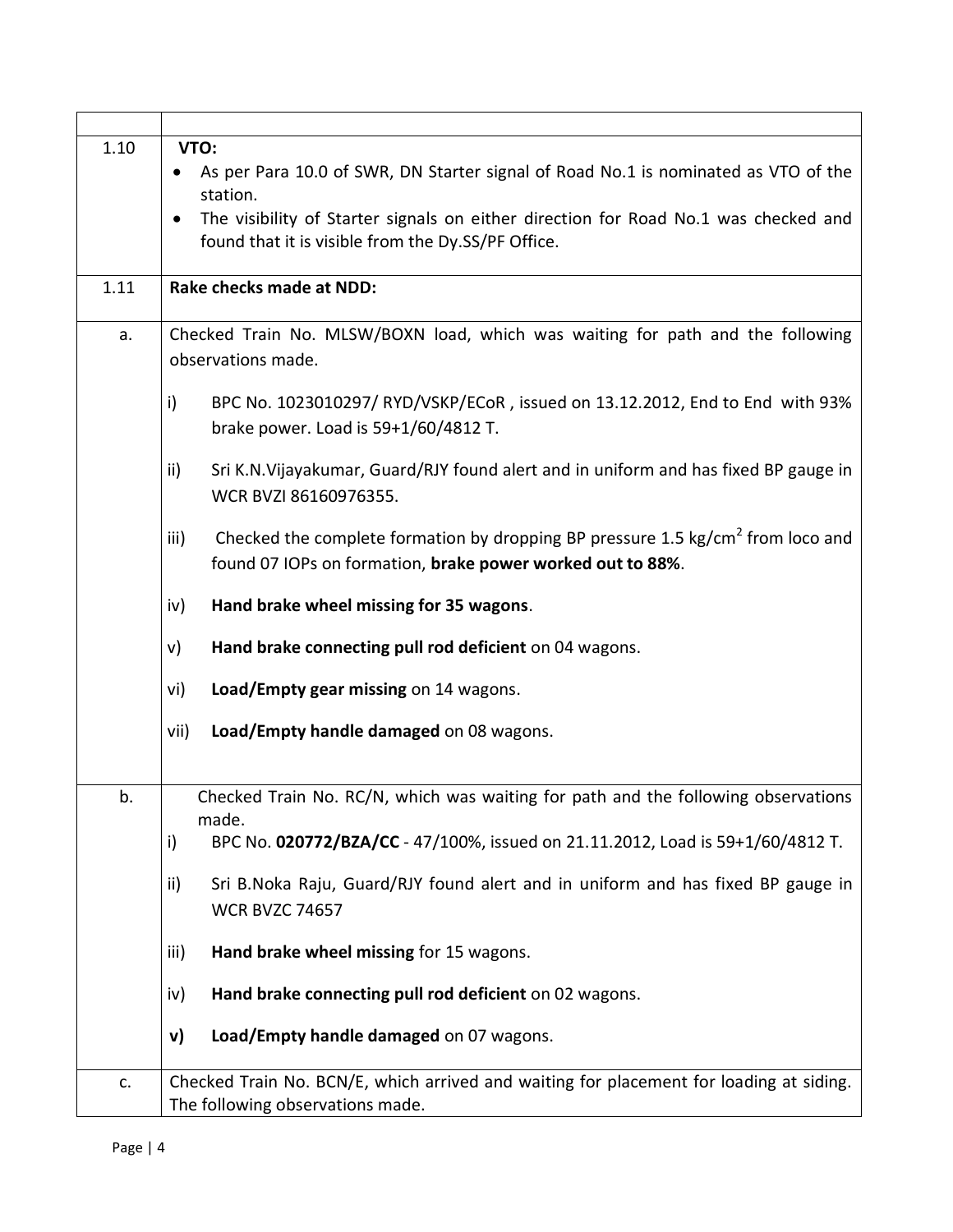|      | i)<br>Incoming Loco No.27584/WAG7/Erode was detached from formation, without                            |
|------|---------------------------------------------------------------------------------------------------------|
|      | providing the securing arrangement to formation, i.e., Hand brakes of six wagons                        |
|      | next to the loco were not applied, wedges not provided to the 1 <sup>st</sup> wagon No. SE              |
|      | BCN 130930, and also cut off angle cock of $1st$ wagon was kept 'closed', instead of                    |
|      | keeping it 'open'.                                                                                      |
|      |                                                                                                         |
|      | Incoming Guard/RJY Sri CH. V. Satyanarayana has not applied the hand brake of ER<br>ii)                 |
|      | BVZC 86020700212 (Last vehicle).                                                                        |
|      |                                                                                                         |
|      | Train arrived at 12.05 hrs and loco detached from formation at 12.16 hrs, after<br>iii)                 |
|      | reversal of loco attached on formation at 13.30 Hrs. Stabled load entries are not                       |
|      | made in the stable load register for the above train.                                                   |
|      |                                                                                                         |
| 1.12 | Joint inspection of points and crossings:                                                               |
|      | Joint Inspection of points and crossings and track circuits of NDD yard for the 4 <sup>th</sup> quarter |
|      | of 2012 have been carried out by SSE/P. Way and SSE/Signal on 27-11-12 and 28-11-12.                    |
|      | All the points noted during joint inspection have been attended.                                        |
|      |                                                                                                         |
|      |                                                                                                         |
| 1.13 | The distance pieces for PF 1, 2 & 3 are not provided.                                                   |
| 1.14 | Following deficiencies are noticed in NDD yard:                                                         |
|      |                                                                                                         |
| a    | <b>Inspection of Point No.21A towards VSKP:</b>                                                         |
|      | 1. Lead rail fully corroded.                                                                            |
|      | 2. One meter fish plates are not provided.                                                              |
|      | 3. All switch portion bearing plates are corroded. Sleeper No.21-27 special bearing                     |
|      | plates are corroded. No painting/oiling done.                                                           |
|      | 4. Station numbers, date of point laid are not painted.                                                 |
|      | This point was laid during 1999 and heavy corrosion is observed in the slide chairs.<br>5.              |
|      |                                                                                                         |
| b    | <b>Inspection of Point No.20A towards VSKP:</b>                                                         |
|      | 1. Crossing joint gap is 15mm against gapless.                                                          |
|      | 2. Crossing portion ERCs are dropping due to loose packing (observed while passing UP                   |
|      | train No.12663 at 11.20hrs). This is probably due to elongated inserts of PSC sleepers.                 |
|      | Proper shims may be used to make ERCs tight.                                                            |
|      | 3. Mismatching of lead rail at crossing block joint.                                                    |
|      | 4. LH lead rail (from switch portion end) flange portion fully corroded. Following Part of              |
|      | lead rail recently replaced, remaining part also need to be replaced on top priority.                   |
|      |                                                                                                         |
|      | And observed three seized broken ERCs for this rail & there is no proper holding to the                 |
|      | rail.                                                                                                   |
|      | 5. One meter fishplates are not provided.<br>6. Crossing joint gaps are wide against gapless.           |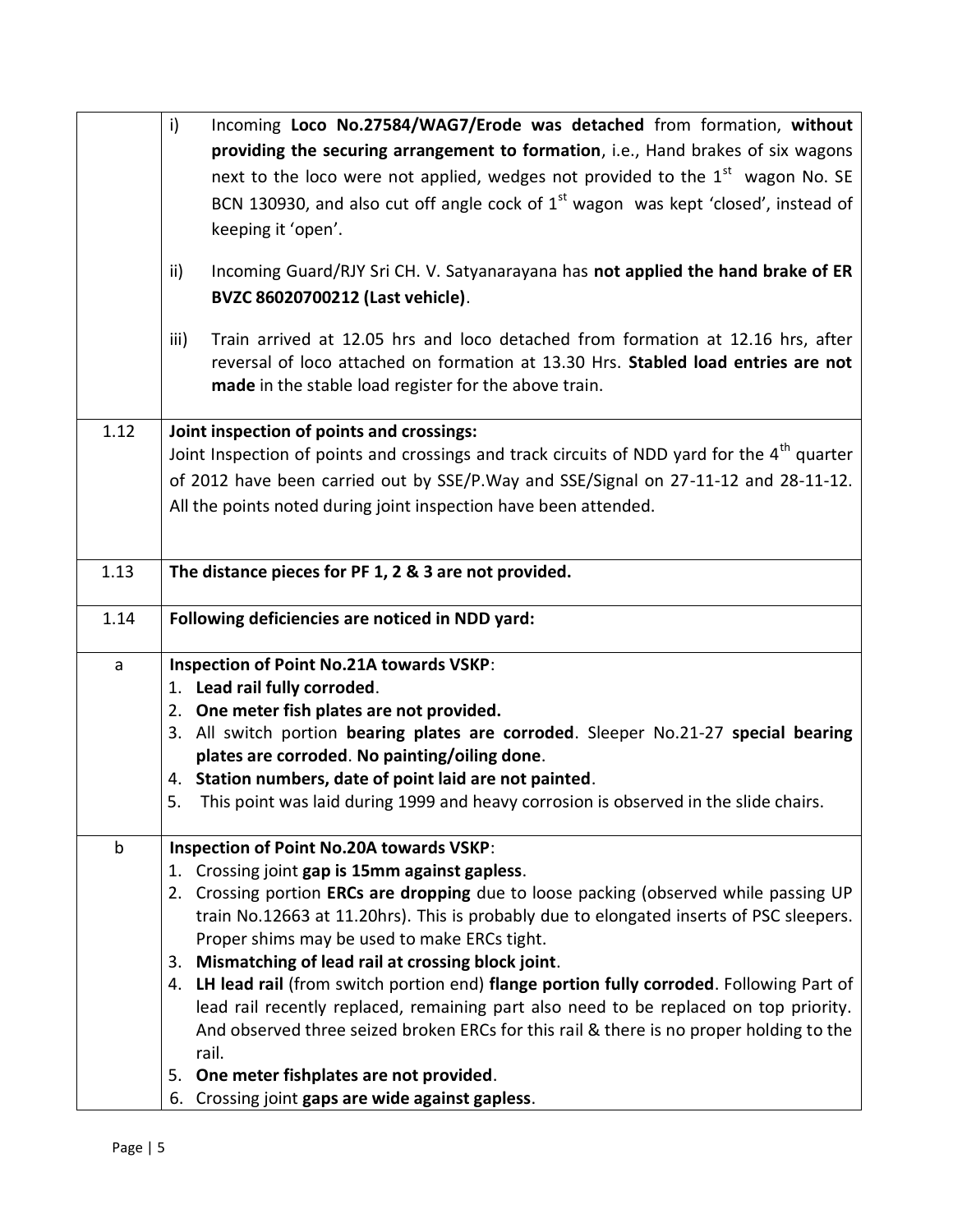|              |                                                                                             |                                                                        |                 |                  | 7. Avoidable joints available in the point may be welded. Slide chairs are badly corroded.     |                 |  |  |  |
|--------------|---------------------------------------------------------------------------------------------|------------------------------------------------------------------------|-----------------|------------------|------------------------------------------------------------------------------------------------|-----------------|--|--|--|
| C            |                                                                                             | <b>Inspection of Point No.17B towards VSKP:</b>                        |                 |                  |                                                                                                |                 |  |  |  |
|              | 1. LH side housing only one sleeper against 4 sleepers.                                     |                                                                        |                 |                  |                                                                                                |                 |  |  |  |
|              | 2. Sleeper No.21 & 22 chair plates are replaced recently. Screw spikes are not able to be   |                                                                        |                 |                  |                                                                                                |                 |  |  |  |
|              |                                                                                             |                                                                        |                 |                  | provided due to seized broken part of screw spikes in holes of dowels. So, new chair           |                 |  |  |  |
|              |                                                                                             |                                                                        |                 |                  | plates are provided without screw spikes. Non-standard GR pads are provided for                |                 |  |  |  |
|              |                                                                                             | these two sleepers.                                                    |                 |                  |                                                                                                |                 |  |  |  |
|              | 3. RH lead rail flange portion butting to outside inserts due to outside GFN liners are not |                                                                        |                 |                  |                                                                                                |                 |  |  |  |
|              | provided/crushed and some sleepers outside liners are provided inside causing Gauge         |                                                                        |                 |                  |                                                                                                |                 |  |  |  |
|              | in Turn-out portion is +11 to +19mm. However main line side Gauge is +4mm on                |                                                                        |                 |                  |                                                                                                |                 |  |  |  |
|              | same location.                                                                              |                                                                        |                 |                  |                                                                                                |                 |  |  |  |
|              | 4.                                                                                          |                                                                        |                 |                  | Inspected Point No.17/B. GR pads in the switch portion have been wrongly placed                |                 |  |  |  |
|              |                                                                                             |                                                                        |                 |                  | due to which they are coming out of position under passing trains. This is due to              |                 |  |  |  |
|              |                                                                                             |                                                                        |                 |                  | provision of incorrect rubber pads on the sleepers. Lot of broken ERCs are observed in         |                 |  |  |  |
|              |                                                                                             |                                                                        |                 |                  | this point and at some locations they are continuously missing for four sleepers.              |                 |  |  |  |
|              |                                                                                             |                                                                        |                 |                  | Combination liners have been wrongly placed resulting in a slackage of upto + 19 mm            |                 |  |  |  |
|              |                                                                                             | on the main line. A total of 38 Nos. of ERCs is missing on this point. |                 |                  |                                                                                                |                 |  |  |  |
|              |                                                                                             |                                                                        |                 |                  |                                                                                                |                 |  |  |  |
| d            |                                                                                             | <b>Inspection of Point No.17A towards VSKP:</b>                        |                 |                  |                                                                                                |                 |  |  |  |
|              |                                                                                             | 1. Switch rail joint gaps are wide (approximately 40-50mm)             |                 |                  |                                                                                                |                 |  |  |  |
|              |                                                                                             |                                                                        |                 |                  | 2. P.No.17 (A&B) cross over-total 38 No. of seized broken ERCs are available.                  |                 |  |  |  |
|              |                                                                                             |                                                                        |                 |                  |                                                                                                |                 |  |  |  |
| e            |                                                                                             | Point No.16A- Most of the ERCs are half drive only.                    |                 |                  |                                                                                                |                 |  |  |  |
| $\mathsf{f}$ |                                                                                             |                                                                        |                 |                  | SEJs at Road No.5 & 4 at KM 302/7-9 reference pillars & particular boards are not              |                 |  |  |  |
|              |                                                                                             | provided. Following gaps are noticed.                                  |                 |                  |                                                                                                |                 |  |  |  |
|              |                                                                                             | Road No.4:                                                             |                 | Road No.5:       |                                                                                                |                 |  |  |  |
|              | <b>Direction</b>                                                                            | <b>Total gaps</b>                                                      | <b>LWR side</b> | <b>Direction</b> | <b>Total gaps</b>                                                                              | <b>LWR side</b> |  |  |  |
|              | LH                                                                                          | 60                                                                     | 30              | LH               | 45                                                                                             | 13              |  |  |  |
|              | RH                                                                                          | 43                                                                     | 30              | <b>RH</b>        | 58                                                                                             | 30              |  |  |  |
|              |                                                                                             |                                                                        |                 |                  |                                                                                                |                 |  |  |  |
| g            |                                                                                             |                                                                        |                 |                  | One BCN empty rake came from BZA on Road No.6 arrived, Guard Sri. Ch. V.                       |                 |  |  |  |
|              |                                                                                             |                                                                        |                 |                  | Satyanarayana/RJY was not conversant with train protection rules (GR.6.03) and action to       |                 |  |  |  |
|              |                                                                                             |                                                                        |                 |                  | be taken at the time of parting & securing. PME particulars not available.                     |                 |  |  |  |
|              |                                                                                             |                                                                        |                 |                  |                                                                                                |                 |  |  |  |
| h            |                                                                                             |                                                                        |                 |                  | FOB steps bottom surface (waist slab) towards station side is very bad condition. Waist        |                 |  |  |  |
|              |                                                                                             |                                                                        |                 |                  | slab damaged caused reinforced rods are exposed. Needs to attended (FOB for the                |                 |  |  |  |
|              |                                                                                             |                                                                        |                 |                  | movement of local public for moving from outside to outside). It is observed that spalling     |                 |  |  |  |
|              |                                                                                             |                                                                        |                 |                  | of concrete took place for FOB steps and entire cover has fallen off exposing the              |                 |  |  |  |
|              |                                                                                             | reinforcement bars. These may be repaired immediately.                 |                 |                  |                                                                                                |                 |  |  |  |
|              |                                                                                             |                                                                        |                 |                  |                                                                                                |                 |  |  |  |
| i.           |                                                                                             |                                                                        |                 |                  | At fishplated joints, track fittings are missing at many locations. J clips and Lip cut liners |                 |  |  |  |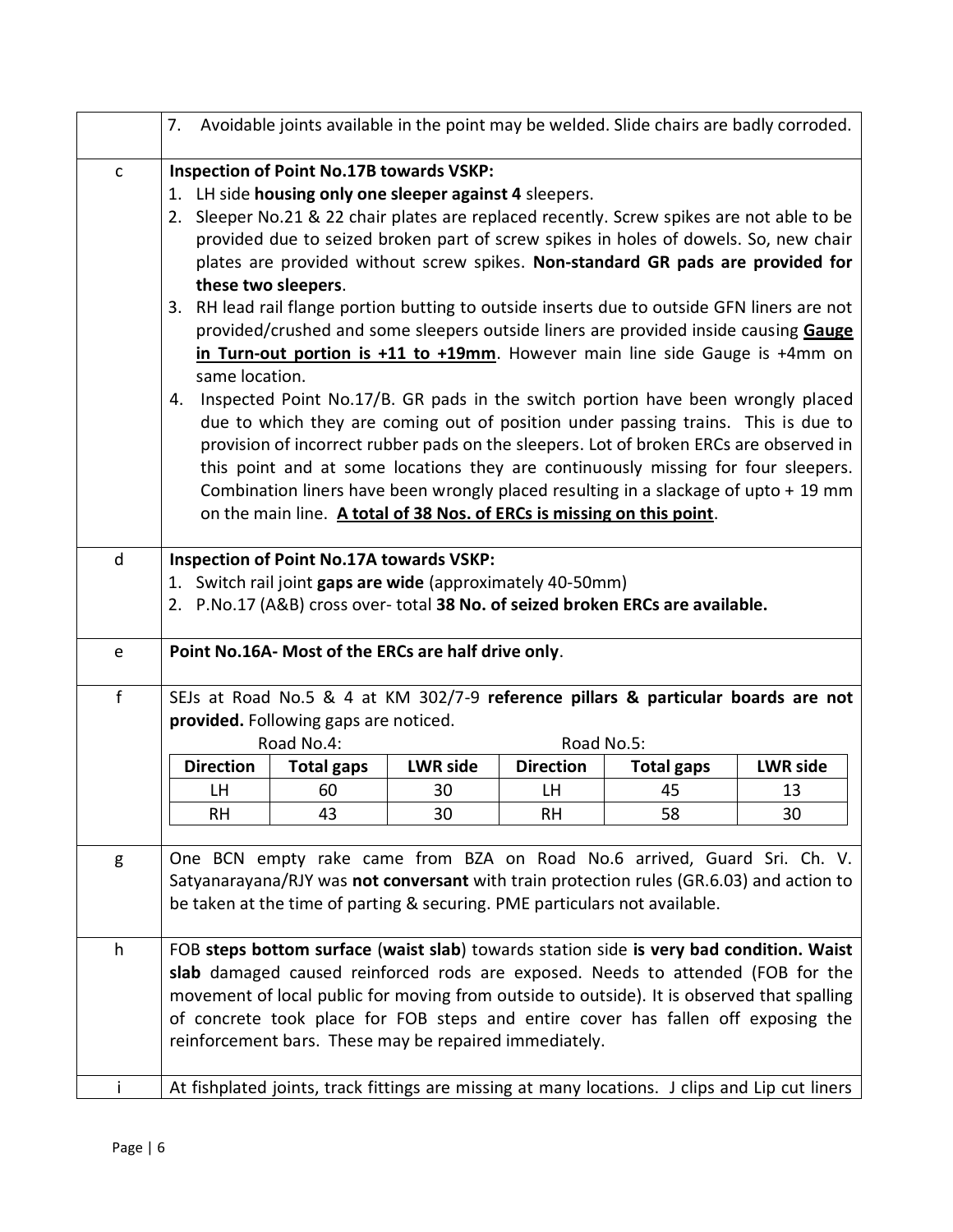|      | should have been provided at these locations to have full complement of track fittings.                                                                                                                                                                                                                                                                                                                                                                                                                                                                         |                                                        |                                                                                                                                                 |  |  |  |  |  |  |
|------|-----------------------------------------------------------------------------------------------------------------------------------------------------------------------------------------------------------------------------------------------------------------------------------------------------------------------------------------------------------------------------------------------------------------------------------------------------------------------------------------------------------------------------------------------------------------|--------------------------------------------------------|-------------------------------------------------------------------------------------------------------------------------------------------------|--|--|--|--|--|--|
| j    | It is observed that one of the goods loop is only having two fish bolts at each joint in the<br>entire length of loop line. It is reported that TRR was done recently on this loop line and<br>it is planned to weld all these joints. Hence, only two bolts were provided in the joints.                                                                                                                                                                                                                                                                       |                                                        |                                                                                                                                                 |  |  |  |  |  |  |
| 1.15 | For the joint works with the Engineering Department, the disconnection memo is issued<br>by S&T Staff. A copy of memo from Engineering Department has to be obtained for joint<br>work before issuing of the Disconnection Notice and copy of 'track fit' memo has to be<br>taken from Engineering Department by S&T Staff before giving the Reconnections. Track<br>'fit' memo was not issued by Engineering Department for the following works before<br>giving reconnections.<br>On 05.10.12 at 13.45 hrs, in 35 BT Relay end Glued Joint replacement.<br>i) |                                                        |                                                                                                                                                 |  |  |  |  |  |  |
|      | ii)                                                                                                                                                                                                                                                                                                                                                                                                                                                                                                                                                             |                                                        | On 22.10.12 at 14.55 hrs. in Pt 39 B end crossing nose replacement<br>iii) On 30.10.12 at 11.35 hrs. the replacement of 39 AT rail replacement. |  |  |  |  |  |  |
| 1.16 | Tested Point Nos.20A, 20B, 14A & 14B of 'A' cabin for track locking, out of<br>correspondence and obstruction test and found working satisfactorily and the readings<br>are within the permissible limits.                                                                                                                                                                                                                                                                                                                                                      |                                                        |                                                                                                                                                 |  |  |  |  |  |  |
| 1.17 | Point No. 20A opening was 111 mm on RHS and 115 mm on LHS. The electrical<br>(a)<br>readings are as follows:<br>109 V / 90 V<br>N to R<br>1.8 A / 4.7 A<br>110 V / 92 V<br>R to N<br>1.7 A / 4.3 A<br>(b) Point No. 20B opening was 116 mm on RHS and 116 mm on LHS. The electrical                                                                                                                                                                                                                                                                             |                                                        |                                                                                                                                                 |  |  |  |  |  |  |
|      | readings were as follows:                                                                                                                                                                                                                                                                                                                                                                                                                                                                                                                                       |                                                        |                                                                                                                                                 |  |  |  |  |  |  |
|      | N to R                                                                                                                                                                                                                                                                                                                                                                                                                                                                                                                                                          | 106 V / 90 V<br>109V / 95 V                            | 2.0 A / 4.5 A                                                                                                                                   |  |  |  |  |  |  |
|      | R to N<br>readings were as follows:                                                                                                                                                                                                                                                                                                                                                                                                                                                                                                                             |                                                        | 1.8 A / 4.6 A<br>(c) Point No. 14A opening was 113 mm on RHS and 112 mm on LHS. The electrical                                                  |  |  |  |  |  |  |
|      | N to R                                                                                                                                                                                                                                                                                                                                                                                                                                                                                                                                                          | 115 V / 109 V                                          | 2.3 A / 4.8 A                                                                                                                                   |  |  |  |  |  |  |
|      | R to N                                                                                                                                                                                                                                                                                                                                                                                                                                                                                                                                                          | 116V /111 V                                            | 2.3 A / 5.1 A                                                                                                                                   |  |  |  |  |  |  |
|      | readings were as follows:                                                                                                                                                                                                                                                                                                                                                                                                                                                                                                                                       |                                                        | (d) Point No. 14B opening was 114 mm on RHS and 115 mm on LHS. The electrical                                                                   |  |  |  |  |  |  |
|      | N to R                                                                                                                                                                                                                                                                                                                                                                                                                                                                                                                                                          | 109 V / 91 V                                           | 1.7 A / 3.7 A                                                                                                                                   |  |  |  |  |  |  |
|      | R to N                                                                                                                                                                                                                                                                                                                                                                                                                                                                                                                                                          | 113V / 107 V                                           | 1.7 A / 3.9 A                                                                                                                                   |  |  |  |  |  |  |
|      |                                                                                                                                                                                                                                                                                                                                                                                                                                                                                                                                                                 |                                                        | (e) Track circuits nos. 18T, 13AT & 12AT of A cabin are found working normal and the                                                            |  |  |  |  |  |  |
|      |                                                                                                                                                                                                                                                                                                                                                                                                                                                                                                                                                                 | readings are within the permissible limits as follows. |                                                                                                                                                 |  |  |  |  |  |  |
|      | 3.29 V, whose PU voltage is 1.4 V                                                                                                                                                                                                                                                                                                                                                                                                                                                                                                                               |                                                        | 18TR Relay end voltage was found to be 3.07 V, whose PU voltage is 1.4 V 13 ATR it was                                                          |  |  |  |  |  |  |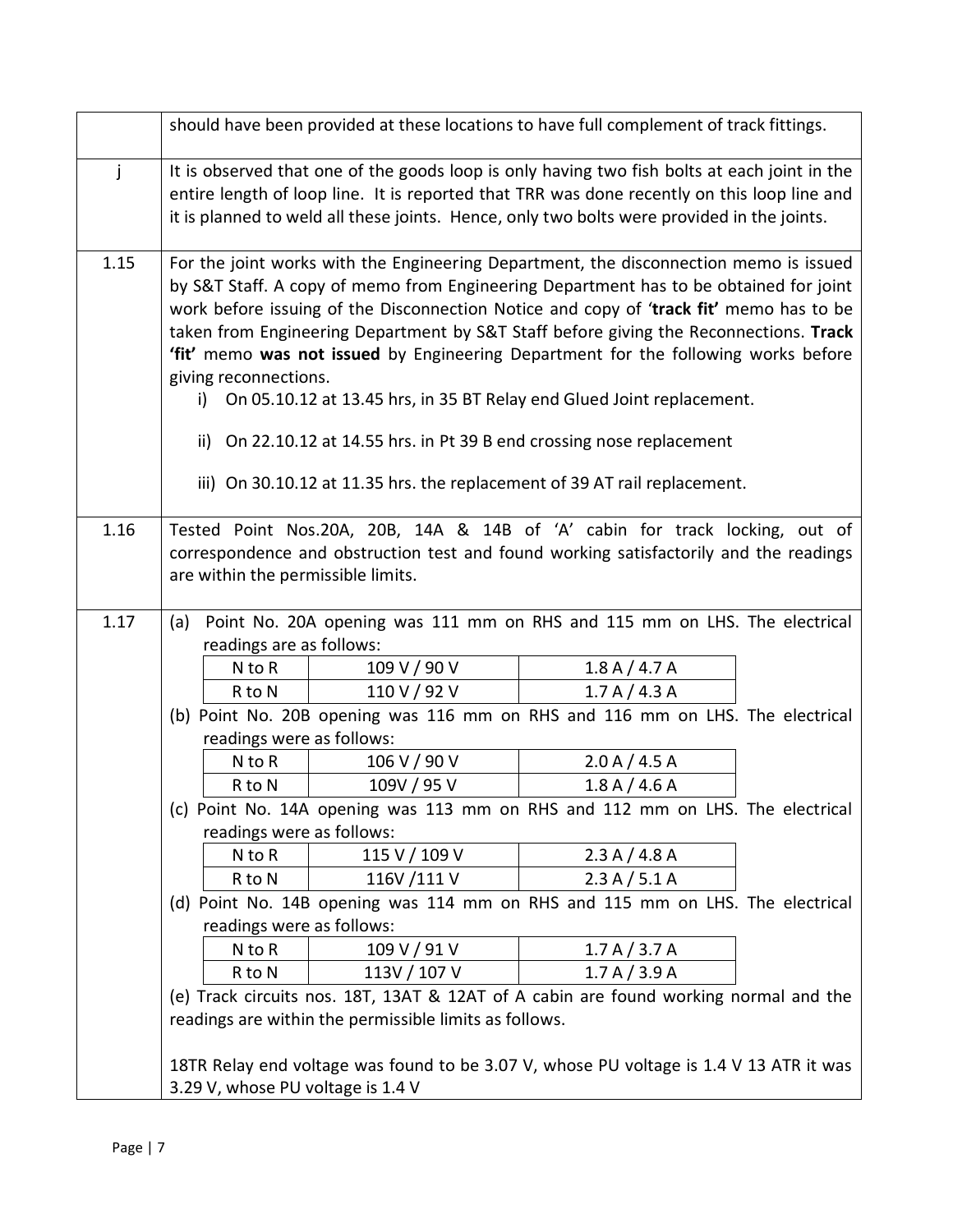|      | 12ATR Relay end voltage was found to be 3.30 V, whose PU voltage is 1.4 V                                                                                                                                                                                                                                                                                                                                                                                                                                                                                                                                                                                                                                                                                                                                                                                                                           |
|------|-----------------------------------------------------------------------------------------------------------------------------------------------------------------------------------------------------------------------------------------------------------------------------------------------------------------------------------------------------------------------------------------------------------------------------------------------------------------------------------------------------------------------------------------------------------------------------------------------------------------------------------------------------------------------------------------------------------------------------------------------------------------------------------------------------------------------------------------------------------------------------------------------------|
| 1.18 | Amar Raja Make IPS was provided at cabin-A and working satisfactorily.<br>One set of<br>batteries were provided i.e.:<br>55 cells, 200 AH capacity, Southern Make installed on 30.07.2009.<br>Some of the battery readings are as under:-<br>Cell No.09: 1200 / 1.98 v,<br>Cell No.19: 1200 / 1.9 v.<br>Cell No.29: 1200 / 1.97 v,<br>Cell No.39: 1200 / 1.98 v.<br>Cell No.49: 1200 / 1.97 v,<br>Cell No.55: 1200 / 1.96 v.<br>The readings are within the limits. However, the cell voltage should be charged up to 2 v.                                                                                                                                                                                                                                                                                                                                                                          |
| 1.19 | The opening and closing of relay room is linked with data logger through the door switch<br>and found working satisfactorily.                                                                                                                                                                                                                                                                                                                                                                                                                                                                                                                                                                                                                                                                                                                                                                       |
| 1.20 | Last cable meggering was done on 24.11.2011 and it is overdue for meggering.                                                                                                                                                                                                                                                                                                                                                                                                                                                                                                                                                                                                                                                                                                                                                                                                                        |
| 1.21 | Last Earth resistance readings were taken 16/22.10.2012. All the readings are below 10<br>Ohms, which are within the limit.                                                                                                                                                                                                                                                                                                                                                                                                                                                                                                                                                                                                                                                                                                                                                                         |
| 1.22 | UP AT / DN AT / Local supply automatic changeover (CLS panel) at 'A' cabin, sometimes<br>chattering as stated by ASM on duty. Hence, IPS is momentarily shutting down due to<br>which IPS may fail at any time. The same was informed to Sr.DEE/BZA, who was available<br>at cabin.                                                                                                                                                                                                                                                                                                                                                                                                                                                                                                                                                                                                                 |
| 1.23 | CLS Panel tested on UP, Down directions and on normal supply, found working<br>satisfactorily.                                                                                                                                                                                                                                                                                                                                                                                                                                                                                                                                                                                                                                                                                                                                                                                                      |
| 1.24 | All the lights and fans are working satisfactorily. In station building switch panel, marking<br>stickers shall be provided on MCB's for easy identification.                                                                                                                                                                                                                                                                                                                                                                                                                                                                                                                                                                                                                                                                                                                                       |
| 1.25 | Station switch room-cum-generator room:<br>Two no's of Fire extinguishers are available out of two one of 75 kg. Due date is<br>not mentioned and other 10 Kg, its due date is 15-3-2013.<br>Rubber mats are provided near the distribution panel. Safety items like Helmets,<br>Safety shoes, safety hand gloves, etc., are not available.<br>The station switch room is provided with one 23.85 KVA gen-set to meet the<br>emergency leads during power failure which will feed station building and 25%<br>F.T lamps of platform 1, 2 & 3. Generator tested and found working satisfactory.<br>Generator panel do not have frequency meter.<br>Checked generator log book, it is observed that meter reading column are empty<br>in some pages. It is advised to fill up all the columns of log book regularly.<br>Schematic wiring diagram is not available, some may be provided in the switch |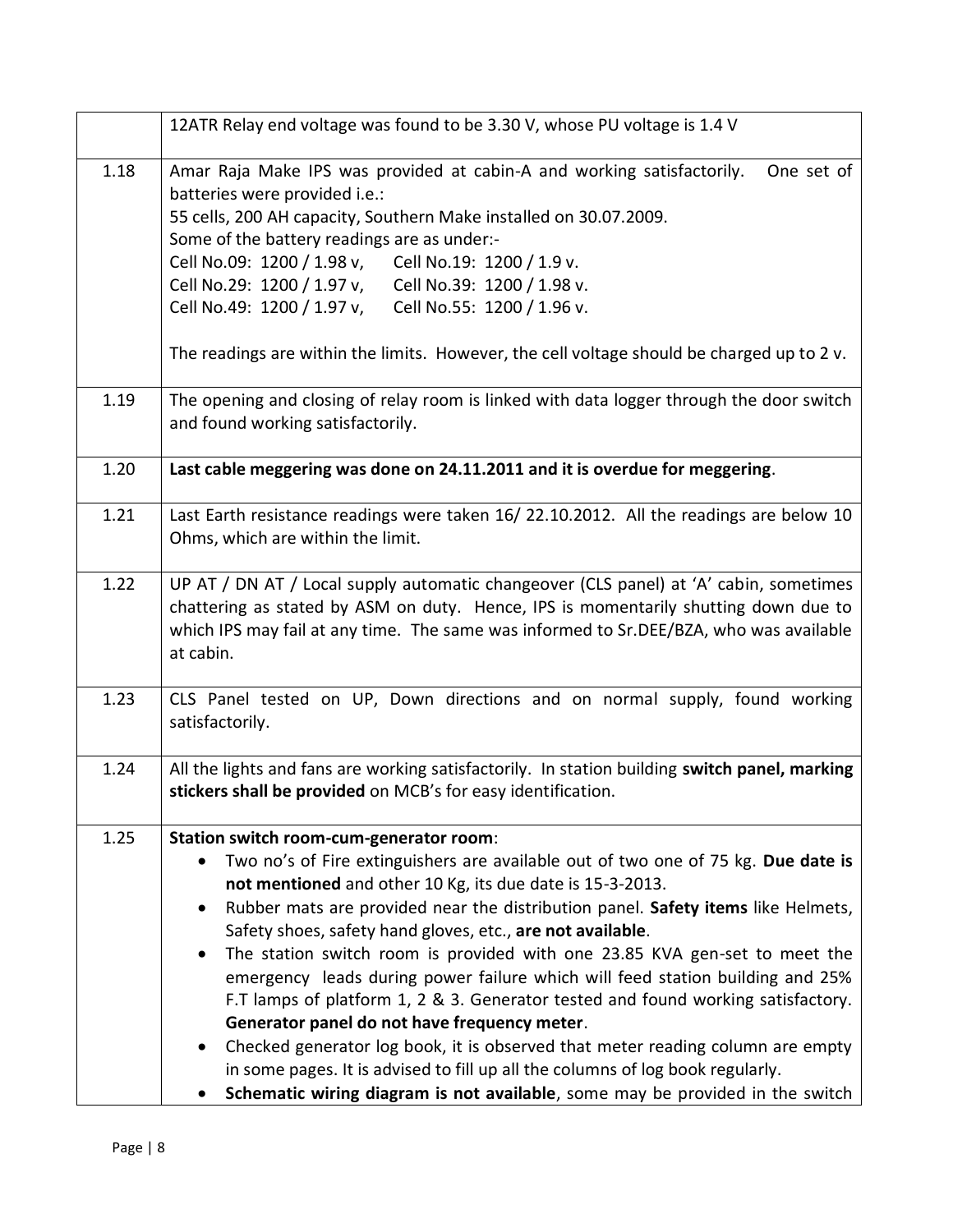|      | room for easy identification.                                                                                                                                                                                                                                                                                                                                                                                                                                                                                                                                                                                                           |  |  |  |  |  |  |  |
|------|-----------------------------------------------------------------------------------------------------------------------------------------------------------------------------------------------------------------------------------------------------------------------------------------------------------------------------------------------------------------------------------------------------------------------------------------------------------------------------------------------------------------------------------------------------------------------------------------------------------------------------------------|--|--|--|--|--|--|--|
| 1.26 | Inspection of sub-station:                                                                                                                                                                                                                                                                                                                                                                                                                                                                                                                                                                                                              |  |  |  |  |  |  |  |
|      | Inspection of Electrical Installation 11KV/NDD:                                                                                                                                                                                                                                                                                                                                                                                                                                                                                                                                                                                         |  |  |  |  |  |  |  |
|      | Two old abandoned water storage tanks are available in circulating area which<br>needs to be removed.                                                                                                                                                                                                                                                                                                                                                                                                                                                                                                                                   |  |  |  |  |  |  |  |
|      | Flooring is in very bad condition.                                                                                                                                                                                                                                                                                                                                                                                                                                                                                                                                                                                                      |  |  |  |  |  |  |  |
|      | Roof leakages were noticed which developed due to vertical cracks in slab (small<br>trees are grown on the slab causing cracks).                                                                                                                                                                                                                                                                                                                                                                                                                                                                                                        |  |  |  |  |  |  |  |
|      | The sub-station is provided with two nos. of 100 KVA transformers. Out of two<br>$\bullet$<br>one is working and other one is stand by. 11 KV supply is stepped down to 415 v<br>and fed to station building, staff quarters, microwave station yard tower, goods<br>shed, north LC gate, north cabin, IOW office & pumps. The above two<br>transformers are manufactured in the year 1964 and commissioned in the year<br>1965. Already 47 years of service completed. Therefore it is advised to replace the<br>old transformer with new transformers of suitable capacity.HT consumption from<br>year 2001 to till date is enclosed. |  |  |  |  |  |  |  |
|      | Two nos. of fire extinguishers are available their sl.nos are (1) 121 & (2) 3 and their<br>due dates are 13-3-12. Four nos. of fire buckets with sand are available.<br>Schematic wiring diagram, stock treatment boards are available. First air box is<br>not available.                                                                                                                                                                                                                                                                                                                                                              |  |  |  |  |  |  |  |
|      | The following safety items are available.<br>$\bullet$<br>Helmet $-1$ No.<br>Hand gloves $-1$ set<br>Safety belt $-1$ no.<br>Earth discharge $rod - 1$ No.<br>Safety chain $-1$ no.                                                                                                                                                                                                                                                                                                                                                                                                                                                     |  |  |  |  |  |  |  |
|      | It is advised to provide one more set of above safety items in the sub-station as a safety<br>precaution.                                                                                                                                                                                                                                                                                                                                                                                                                                                                                                                               |  |  |  |  |  |  |  |
|      | 10 nos. of earth pits are available. Two earth pits are tested for individual earth<br>٠<br>resistance. i.e. $EP4 - 2.1$ Ohm of $EP-5 - 2.2$ Ohm. It is advised to improve the<br>earth resistance by strengthening the pits.                                                                                                                                                                                                                                                                                                                                                                                                           |  |  |  |  |  |  |  |
|      | SSE/NDD informed that during rain substation distribution panel room roof is<br>$\bullet$<br>leaking with rain water, due to which ceiling fan got burnt. It is advised to attend<br>the roof leakages immediately for safe working during maintenance.                                                                                                                                                                                                                                                                                                                                                                                 |  |  |  |  |  |  |  |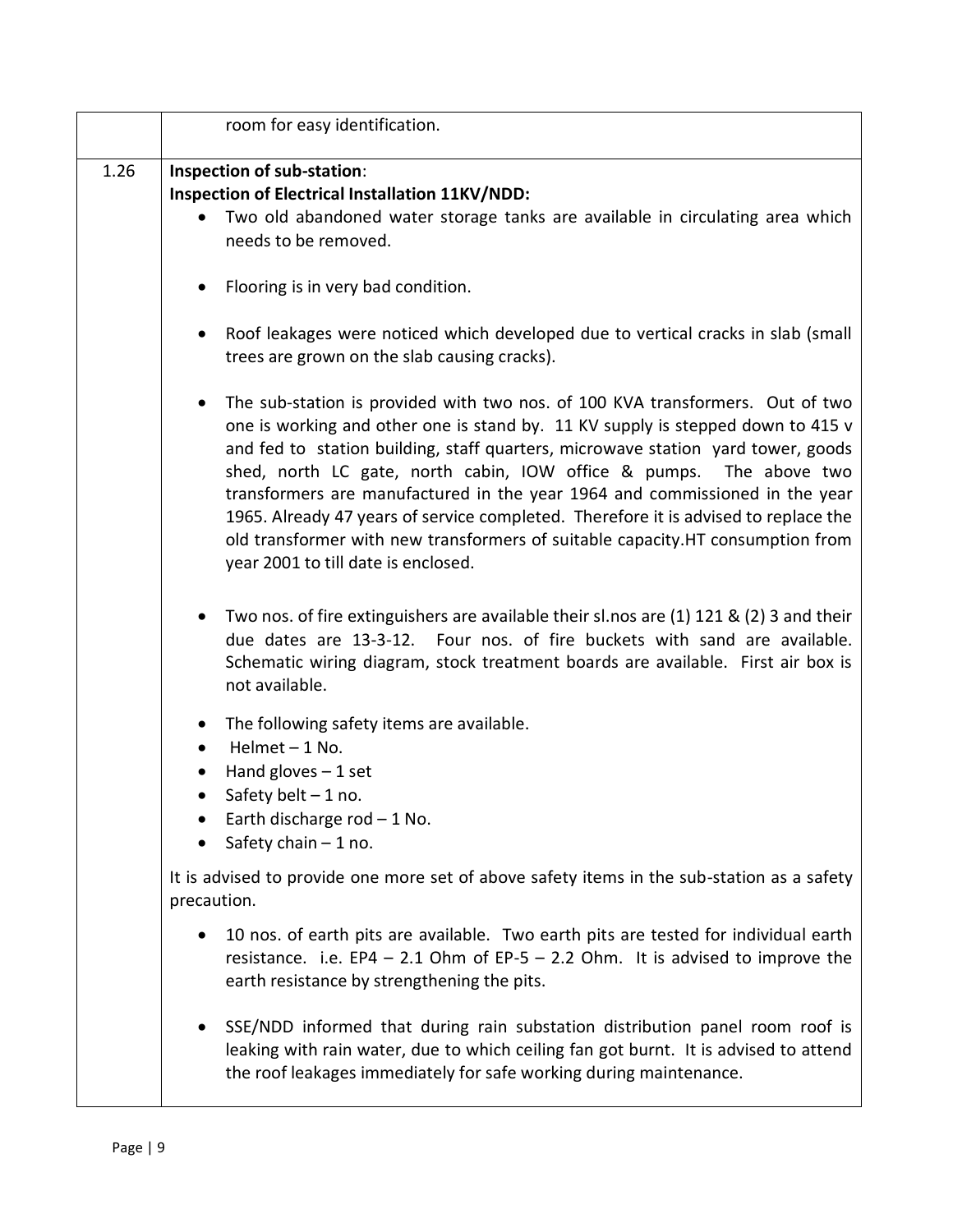| 1.27 | <b>Inspection of SP at NDD:</b>                                                                                                                                                                                                                                                                                                                                                                                             |
|------|-----------------------------------------------------------------------------------------------------------------------------------------------------------------------------------------------------------------------------------------------------------------------------------------------------------------------------------------------------------------------------------------------------------------------------|
|      | 1. SP (Sectional Parallel post) at KM 558/29-31 between NDD-CU. Date installed was on<br>16.11.96. Date of commissioning on 16.2.09                                                                                                                                                                                                                                                                                         |
|      | 2. Maintenance schedule display board is not filled with schedule done, due date, name<br>of technician, remarks, checking of Equipments- BMs, Battery charger, ATs, PTs,                                                                                                                                                                                                                                                   |
|      | Gantry, Earth pits, Cable trench.<br>3. FA box last replenished on 27.10.12 next due on 27.12.12. Fire extinguishers last<br>checking done on 27.11.12 next due on 27.2.13.<br>4. Battery & Charges (Microtex) - Last inspections done yearly on 8.12.12, 8.12.11                                                                                                                                                           |
|      | (earlier) against every 6months.<br>In history card (PT, Type-I), signature of supervisor not obtained in prescribed<br>5.                                                                                                                                                                                                                                                                                                  |
|      | column.<br>Tested the working conditions of BM 232 and 235 through remote control from TPC<br>6.<br>and found working satisfactorily. In schematic diagram exhibited, the PTFE neutral<br>section is not shown. Supervisor is not signing in the maintenance register. The SP<br>switch yard is neat and clean. The safety items like fire extinguishers, first aid box, fire<br>buckets of 4 Nos. with sand are available. |
| 1.28 | It is reported that Road 1 and Road 2 get submerged frequently whenever heavy raining<br>takes place at NDD station. This is due to the geometrical situation of NDD yard which<br>is lower than the surrounding areas and natural drainage of rain water is not possible.<br>Whenever inundation of yard takes place Engineering Department is operating two<br>pumps to drain out rain water.                             |
| 1.29 | <b>Night patrolling:</b><br>Night patrolling due to cold weather is in force between NDD-CU block section. Entries of<br>train signal register and night patrol book were verified. Entries are available in both the<br>TSR and patrol book. Sri V.Durga Prasad worked as night patrol man on 14-12-2012.                                                                                                                  |
|      | Similarly Sri K.Venkat Rao, worked as night patrol man in NDD-NBM block section on 14-<br>12-2012 and corresponding entries are available in TSR.                                                                                                                                                                                                                                                                           |
| 1.30 | <b>Officers' Inspection Register:</b><br>AO/COA has conducted inspection on 27.06.12 & 27.03.12. AOM/M/BZA and<br>DOM/Chg/BZA have inspected on 27.07.12, 11.06.11 respectively. It is advised to<br>conduct the inspection of station by Sr.DOM/BZA & DOM/G/BZA to improve operating<br>safety.                                                                                                                            |
| 1.31 | Tl's Inspection Register:<br>TI/RJY has conducted last safety inspections on 11.12.12, 28.09.12 & 26.07.12. Casual<br>inspection was conducted on 12.06.12, regular inspection on 29.10.12. Apart from these<br>inspections it is advised to conduct night surprise inspection, as per schedule of<br>inspections to check alertness of staff during night.                                                                 |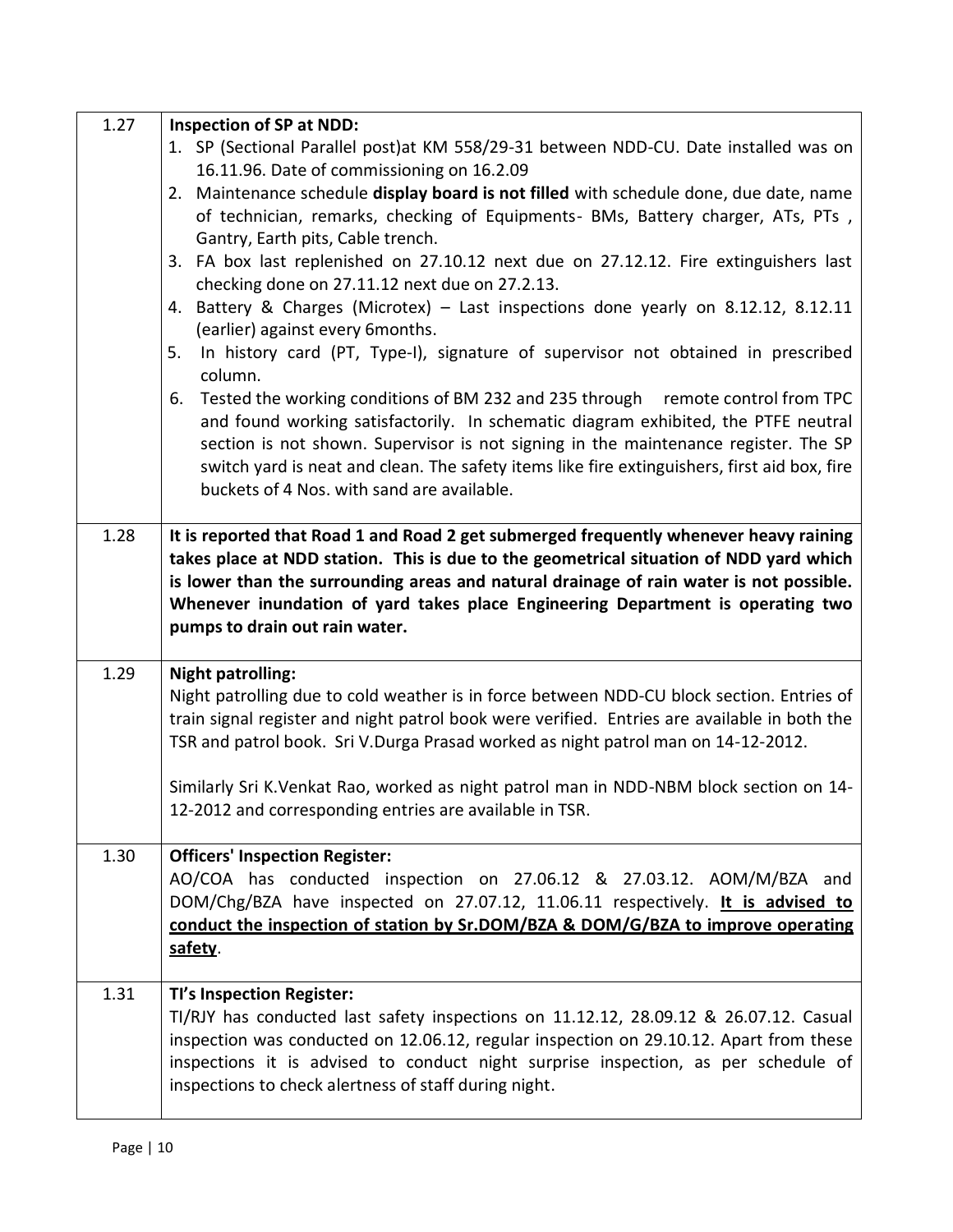| 2.0 |                                                                                                                                        | <b>Inspection of North Cabin NDD station:</b>                           |                                                                                                                                                                                                                                                                                                                                                                                                                                                                      |              |  |  |  |  |  |
|-----|----------------------------------------------------------------------------------------------------------------------------------------|-------------------------------------------------------------------------|----------------------------------------------------------------------------------------------------------------------------------------------------------------------------------------------------------------------------------------------------------------------------------------------------------------------------------------------------------------------------------------------------------------------------------------------------------------------|--------------|--|--|--|--|--|
| 2.1 | Sri M. Sadhu, Dy.SS was on duty from 0700-1100 and Sri G.Ravi Shankar, Dy.SS from 1100-<br>2100hrs with valid competency certificates. |                                                                         |                                                                                                                                                                                                                                                                                                                                                                                                                                                                      |              |  |  |  |  |  |
| 2.2 | etc.,                                                                                                                                  |                                                                         | Pointsman is not posted to work in the cabin/s which is necessary. The Pointsman<br>should be responsible for the upkeep of the safety equipment of the cabin, responsible<br>for exchange of 'all-right' signals from 'off' side for run through trains, responsible for<br>assisting the CASM in correct setting, clamping and padlocking of points in case of point<br>/ signal failures, responsible for delivering train passing documents in case of failures, |              |  |  |  |  |  |
| 2.3 |                                                                                                                                        | <b>S&amp;T failure Register:</b>                                        |                                                                                                                                                                                                                                                                                                                                                                                                                                                                      |              |  |  |  |  |  |
|     |                                                                                                                                        | <b>Date</b>                                                             | <b>Type Of Failure</b>                                                                                                                                                                                                                                                                                                                                                                                                                                               | <b>Total</b> |  |  |  |  |  |
|     |                                                                                                                                        | August'12                                                               | Signal failure-1 & LC Gate failure-1                                                                                                                                                                                                                                                                                                                                                                                                                                 | 02           |  |  |  |  |  |
|     |                                                                                                                                        | September'12                                                            | Track Circuit failure-1 & LC Gate falure-1                                                                                                                                                                                                                                                                                                                                                                                                                           | 02           |  |  |  |  |  |
|     |                                                                                                                                        | October'12                                                              | LC Gate failures-2                                                                                                                                                                                                                                                                                                                                                                                                                                                   | 02           |  |  |  |  |  |
|     |                                                                                                                                        | November'12                                                             | IB failure-1, Signal failure-1 & LC Gate failure                                                                                                                                                                                                                                                                                                                                                                                                                     | 03           |  |  |  |  |  |
|     |                                                                                                                                        | December'12                                                             | Nil as on date of inspection                                                                                                                                                                                                                                                                                                                                                                                                                                         | Nil          |  |  |  |  |  |
|     | $\blacktriangleright$                                                                                                                  | recorded in the failure register.                                       | 04.11.2012 during which T.No.57229 passenger was dealt.<br>Track was dropped at 0520hrs on 03.11.2012 for Road Nos. 1&2 but failure was not                                                                                                                                                                                                                                                                                                                          |              |  |  |  |  |  |
|     | ➤                                                                                                                                      | Similarly following failures were not recorded in the failure register- |                                                                                                                                                                                                                                                                                                                                                                                                                                                                      |              |  |  |  |  |  |
|     |                                                                                                                                        | a.                                                                      | On 06.12.2012 at 1325 hrs. 38BT locked after passing 17239 Express.                                                                                                                                                                                                                                                                                                                                                                                                  |              |  |  |  |  |  |
|     |                                                                                                                                        | b.                                                                      | On 11.11.2011 at 1245 hrs. BPAC dropped after passing 18645 Express.                                                                                                                                                                                                                                                                                                                                                                                                 |              |  |  |  |  |  |
|     |                                                                                                                                        | c.<br>Machine.                                                          | On 07.02.2012 at 1200 hrs. BPAC dropped after clearance of DUOMATIC                                                                                                                                                                                                                                                                                                                                                                                                  |              |  |  |  |  |  |
|     |                                                                                                                                        | d.                                                                      | On 19.05.2012 at 1440 hrs. BPAC dropped on clearance of MCN Goods.                                                                                                                                                                                                                                                                                                                                                                                                   |              |  |  |  |  |  |
|     |                                                                                                                                        | e.                                                                      | On 09.06.2012 at 1334 hrs. after clearance of 18645 Express which was                                                                                                                                                                                                                                                                                                                                                                                                |              |  |  |  |  |  |
|     |                                                                                                                                        | rectified at 1410hrs.                                                   |                                                                                                                                                                                                                                                                                                                                                                                                                                                                      |              |  |  |  |  |  |
|     |                                                                                                                                        | f.                                                                      | On 18.08.2012 at 0620hrs T.NO. 22859 Express was received on COGGN since                                                                                                                                                                                                                                                                                                                                                                                             |              |  |  |  |  |  |
|     |                                                                                                                                        |                                                                         | 39BT dropped after the departure of T.NO.12829 Express.                                                                                                                                                                                                                                                                                                                                                                                                              |              |  |  |  |  |  |
|     |                                                                                                                                        | g.                                                                      | On 14.09.2012 at 0905hrs 34BT was dropped after shunting.                                                                                                                                                                                                                                                                                                                                                                                                            |              |  |  |  |  |  |
|     |                                                                                                                                        | h.                                                                      | On 03.09.2012 Maruti Suzuki AP 31P3127 hit LC Gate at 1334hrs.                                                                                                                                                                                                                                                                                                                                                                                                       |              |  |  |  |  |  |
|     |                                                                                                                                        | i.                                                                      | On 03.11.2012 at 1722hrs T.NO.22819 Express was admitted on COGGN due                                                                                                                                                                                                                                                                                                                                                                                                |              |  |  |  |  |  |
|     |                                                                                                                                        | to Track Danger                                                         |                                                                                                                                                                                                                                                                                                                                                                                                                                                                      |              |  |  |  |  |  |
|     |                                                                                                                                        | j.                                                                      | On 04.11.2012 at 0645hrs T.NO.17481 Express was dealt on COGGN and the                                                                                                                                                                                                                                                                                                                                                                                               |              |  |  |  |  |  |
|     | failure memo was given to S&T staff.                                                                                                   |                                                                         |                                                                                                                                                                                                                                                                                                                                                                                                                                                                      |              |  |  |  |  |  |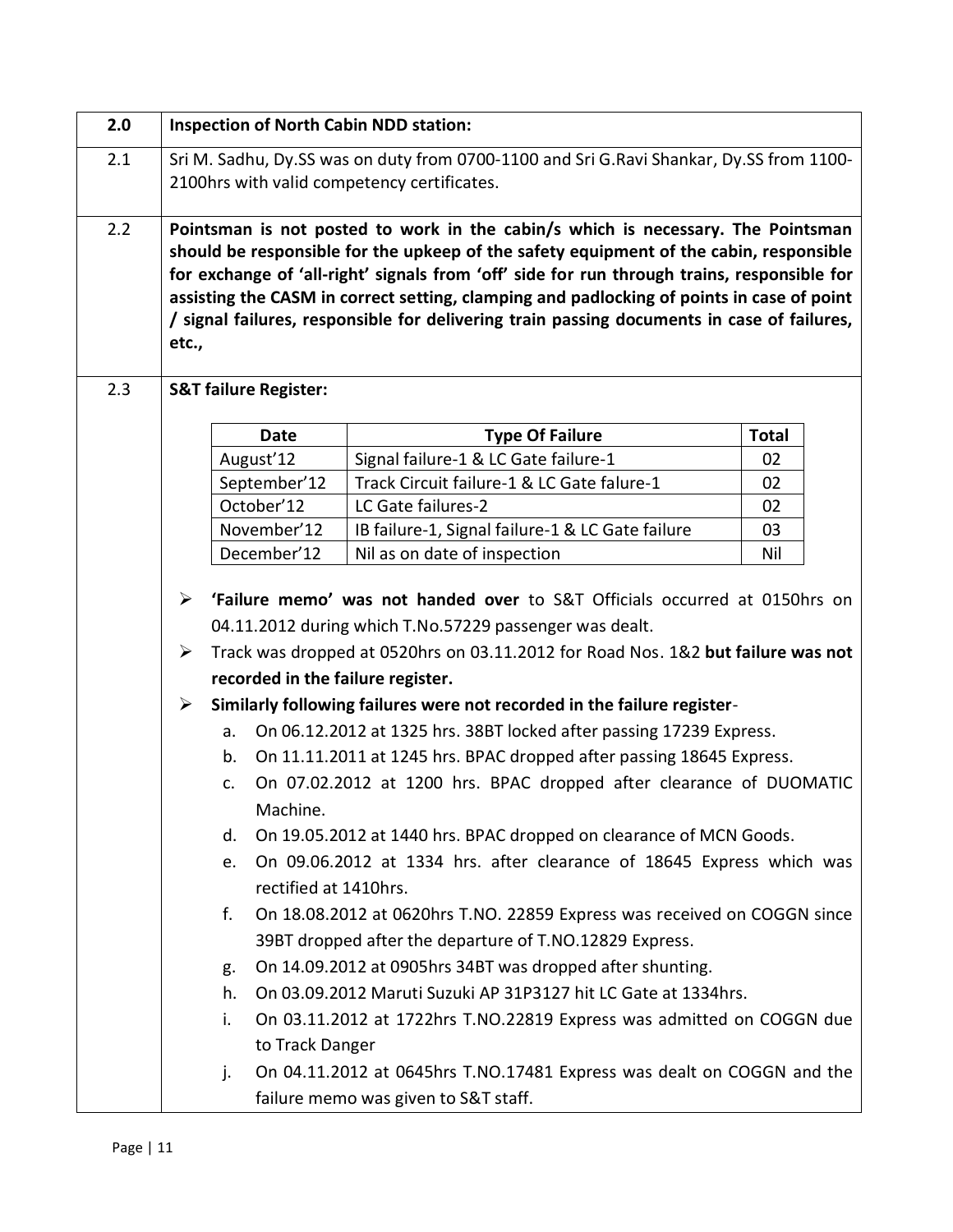|     | Staff needs to be warned and counselled that failure entries must be made in the<br>Failure Register and failure memos must be obtained by the S&T Officials before<br>attending the failure. They should also be warned that acknowledgement must be<br>obtained for all such memos. |           |              |              |                    |              |             |                                                                              |                |                                                                                                                                                                        |
|-----|---------------------------------------------------------------------------------------------------------------------------------------------------------------------------------------------------------------------------------------------------------------------------------------|-----------|--------------|--------------|--------------------|--------------|-------------|------------------------------------------------------------------------------|----------------|------------------------------------------------------------------------------------------------------------------------------------------------------------------------|
|     | ➤<br>Acknowledgements were not obtained during the following failures-                                                                                                                                                                                                                |           |              |              |                    |              |             |                                                                              |                |                                                                                                                                                                        |
|     | a. On 16.07.2012 IBS flown back after passing 17029 Express                                                                                                                                                                                                                           |           |              |              |                    |              |             |                                                                              |                |                                                                                                                                                                        |
|     | <b>b.</b> On 19.08.2012 for LC gate 384 Boom failures.                                                                                                                                                                                                                                |           |              |              |                    |              |             |                                                                              |                |                                                                                                                                                                        |
|     |                                                                                                                                                                                                                                                                                       |           |              |              |                    |              |             |                                                                              |                |                                                                                                                                                                        |
| 2.4 | <b>Disconnection and Reconnection Register:</b><br>On 13.12.2012 at 1310hrs disconnection was given for Point 35B LH tongue rail<br>a.<br>reconditioning work along with engineering staff. Reconnection was given at 1340hrs.                                                        |           |              |              |                    |              |             |                                                                              |                |                                                                                                                                                                        |
|     | b.                                                                                                                                                                                                                                                                                    |           |              |              |                    |              |             |                                                                              |                | On 30.11.2012 at 1225 hrs. disconnection was given for replacement of leading<br>stretcher bar on point 38A with engineering staff. Reconnection was given at 1245hrs. |
|     | C.                                                                                                                                                                                                                                                                                    |           |              |              |                    |              |             | work on point 38A with Engineering staff. Reconnection was given at 1220hrs. |                | On 30.11.2012 at 1200 hrs. Disconnection was given for crossing nose replacement                                                                                       |
|     | obtained by Operating and S&T officials which is not in conformity with SR 3.51.                                                                                                                                                                                                      |           |              |              |                    |              |             |                                                                              |                | On completion of above works track 'fit' was not given by Engineering officials / not                                                                                  |
| 3.0 | <b>Inspection of South Cabin/NDD:</b>                                                                                                                                                                                                                                                 |           |              |              |                    |              |             |                                                                              |                |                                                                                                                                                                        |
| 3.1 |                                                                                                                                                                                                                                                                                       |           |              |              |                    |              |             |                                                                              |                | Shri. C.H. Barik, ASM was on duty, alert and in uniform with valid competency certificate.                                                                             |
| 3.2 | <b>S&amp;T Failure Register:</b>                                                                                                                                                                                                                                                      |           |              |              |                    |              |             |                                                                              |                |                                                                                                                                                                        |
|     | The S&T failures are as follows;                                                                                                                                                                                                                                                      |           |              |              |                    |              |             |                                                                              |                |                                                                                                                                                                        |
|     | <b>Month</b>                                                                                                                                                                                                                                                                          | <b>BF</b> | <b>SF</b>    | PF           | <b>TF</b>          | <b>AC</b>    | <b>BPAC</b> | LC Gate                                                                      | <b>Total</b>   |                                                                                                                                                                        |
|     | Sept'12                                                                                                                                                                                                                                                                               |           | 1            |              | ı                  | 2            |             |                                                                              | 4              |                                                                                                                                                                        |
|     | Oct'12                                                                                                                                                                                                                                                                                |           | $\mathbf{1}$ | $\mathbf{1}$ |                    |              |             |                                                                              | $\overline{2}$ |                                                                                                                                                                        |
|     | Nov'12                                                                                                                                                                                                                                                                                |           |              |              | $\overline{2}$     | $\mathbf{1}$ |             |                                                                              | 3              |                                                                                                                                                                        |
|     | Dec'12                                                                                                                                                                                                                                                                                |           |              |              |                    |              |             |                                                                              | Nil            |                                                                                                                                                                        |
|     | till date                                                                                                                                                                                                                                                                             |           |              |              |                    |              |             |                                                                              |                |                                                                                                                                                                        |
|     |                                                                                                                                                                                                                                                                                       |           |              |              |                    |              |             |                                                                              |                | It is observed that in Nov'12 (03.11.12 & 04.11.12) Track failures has caused enormous                                                                                 |
|     |                                                                                                                                                                                                                                                                                       |           |              |              |                    |              |             |                                                                              |                | detention to trains due to stagnation of water on account of heavy rains. Proper                                                                                       |
|     | preventive measures to be taken to avoid stagnation of water in the station yard.                                                                                                                                                                                                     |           |              |              |                    |              |             |                                                                              |                |                                                                                                                                                                        |
| 3.3 | Relay Room Key Register: The relay room openings are as follows.                                                                                                                                                                                                                      |           |              |              |                    |              |             |                                                                              |                |                                                                                                                                                                        |
|     |                                                                                                                                                                                                                                                                                       | Month     |              |              | No of times opened |              |             |                                                                              |                |                                                                                                                                                                        |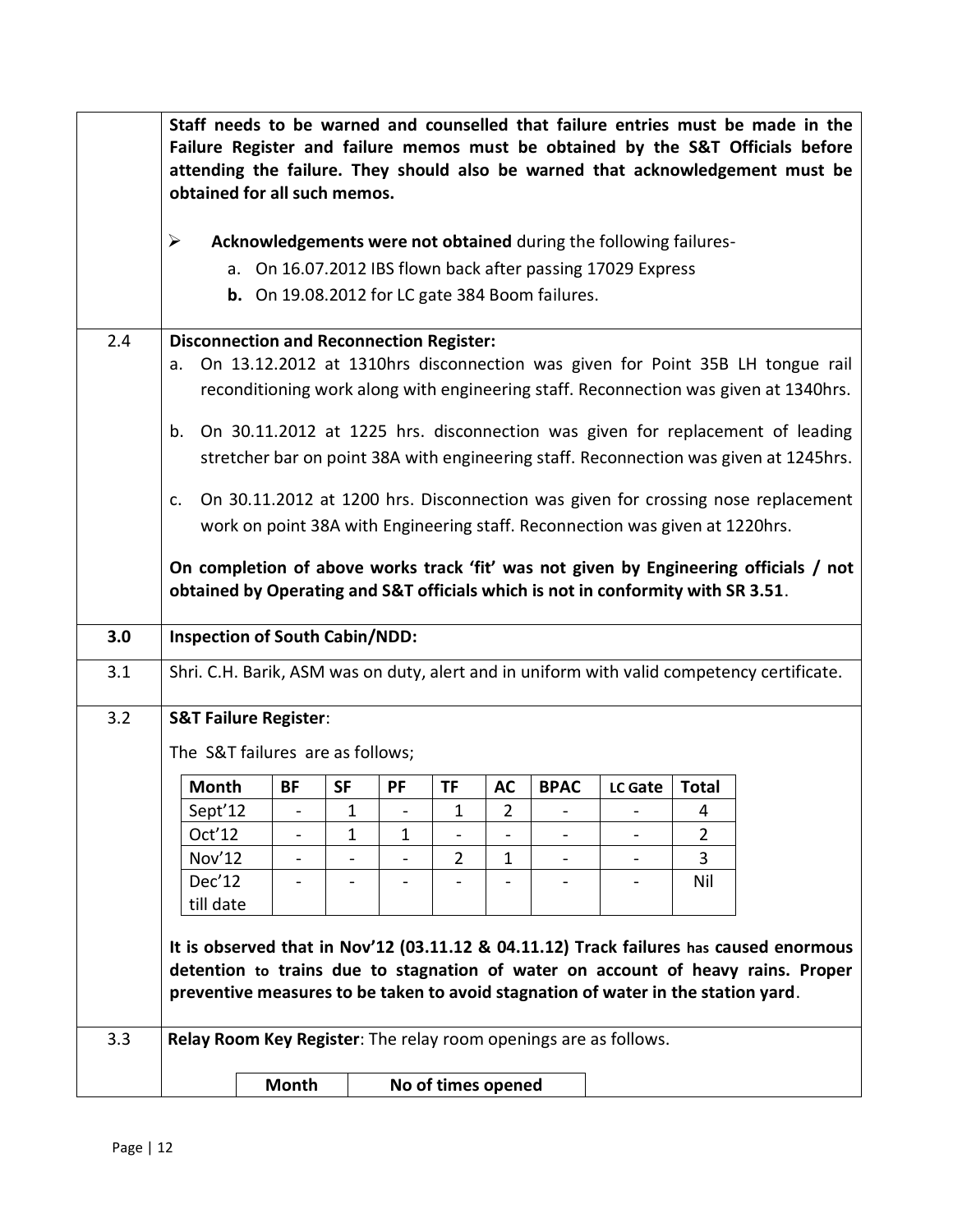|     | Sept'12                               | 5 Times                                                                          |                                                                                                                                                                            |
|-----|---------------------------------------|----------------------------------------------------------------------------------|----------------------------------------------------------------------------------------------------------------------------------------------------------------------------|
|     | Oct'12                                | 7 Times                                                                          |                                                                                                                                                                            |
|     | Nov'12                                | 7 Times                                                                          |                                                                                                                                                                            |
|     | Dec'12                                | 6 Times                                                                          |                                                                                                                                                                            |
|     | Till date                             |                                                                                  |                                                                                                                                                                            |
|     |                                       |                                                                                  |                                                                                                                                                                            |
|     |                                       | room. It is advised to use proper register for opening of relay room.            | The relay room opening register is not having column for cause for opening of relay                                                                                        |
| 3.4 | <b>Train passing documents:</b>       |                                                                                  |                                                                                                                                                                            |
|     |                                       | Checked train passing documents and observed the following irregularities.       |                                                                                                                                                                            |
|     |                                       |                                                                                  | 1. T/A 1425 issued for T. No. 57232 on 02.10.12 has been cancelled without remarks.<br>2. T/C 1425 issued for T. No. 77242 on 05.11.12 has been cancelled without remarks. |
|     | cancellation to be specified clearly. |                                                                                  | It is advised that whenever train passing documents are cancelled, the reason for                                                                                          |
|     | instructions.                         |                                                                                  | 3. T/A 1425 issued forT.No.67299 Exp. 22.11.12 station codes were used against the                                                                                         |
|     |                                       | even station master stamp was also not available on record copy.                 | 4. T/B 1425 issued for T.No.12704 Exp. on 30.11.12 station codes were used and                                                                                             |
|     |                                       | documents. Station Master stamp is also to be affixed before issue.              | It is advised that station full name with capital letters to be written in all. Train passing                                                                              |
| 4.0 | possession of competency certificate. | Inspection of LC Gate 384/T at KM 556/15-17 in NDD yard:                         | 1. Sri. D. Purnachandra Rao, Pointsman working in the gate was in uniform and in                                                                                           |
|     |                                       | 2. Winch operation is not provided for EOLB.                                     |                                                                                                                                                                            |
|     |                                       | due to intermittent failures. This was not recorded in the S&T Failure Register. | 3. On 06.11.2012 at 1430hrs LC Gate crank handle veedor counter recorded 6 numbers                                                                                         |
|     | smooth passage of road vehicle.       |                                                                                  | 4. Road surface is uneven due to recent heavy rains. The same to be improved for                                                                                           |
| 5.0 | <b>Inspection of Tanuku station:</b>  |                                                                                  |                                                                                                                                                                            |
| 5.1 |                                       |                                                                                  | Sri. K.V.R. Prabhakara Rao, Dy.SS was on duty from 0700-1900hrs and Sri. Ch.Samuel,                                                                                        |
|     | certificate.                          |                                                                                  | Pointsman from 0700-1900hrs and both of them were in possession of valid competency                                                                                        |
|     |                                       |                                                                                  |                                                                                                                                                                            |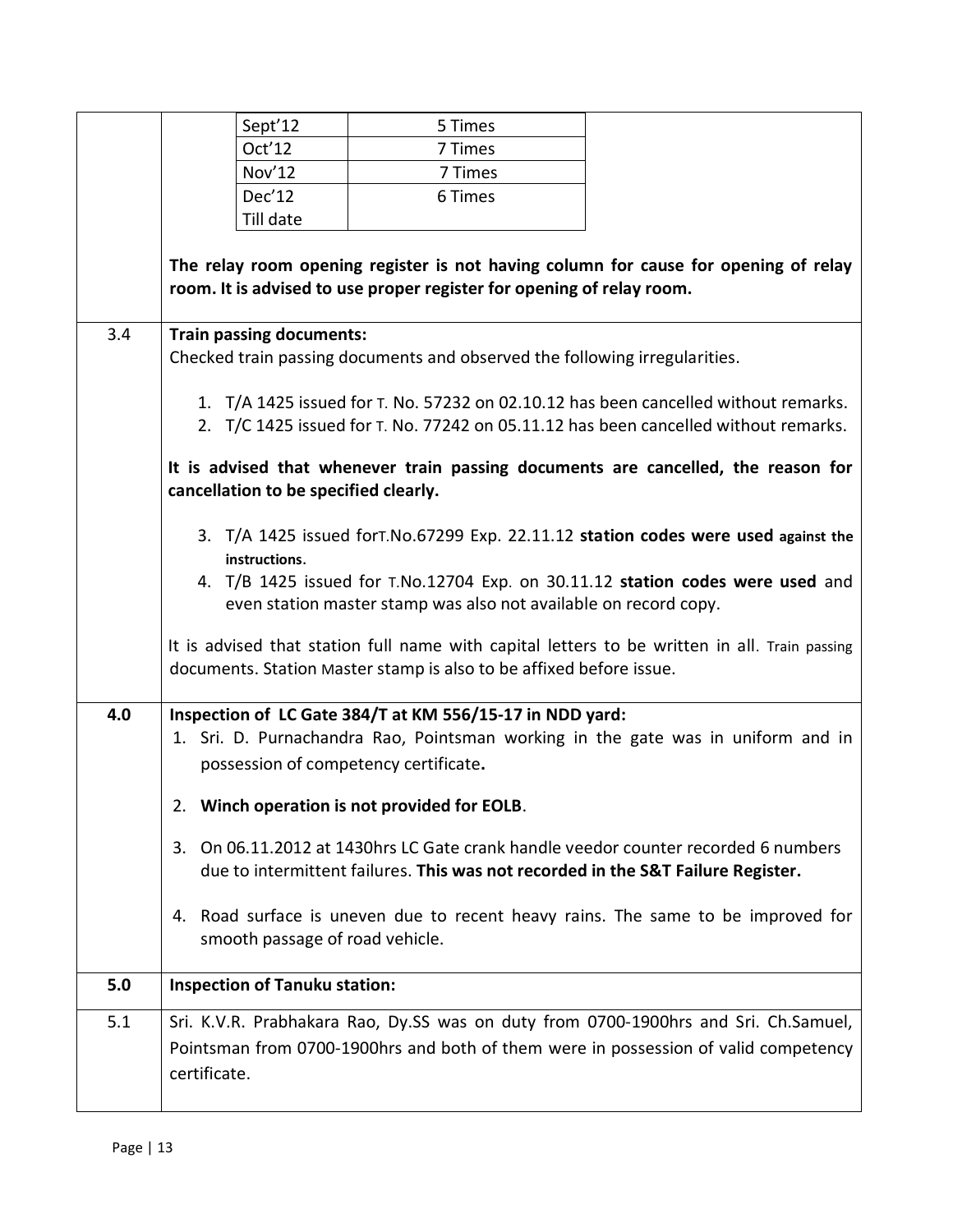| 5.2 | <b>Weather Warning Message Register:</b>                                                                         |  |  |  |  |  |
|-----|------------------------------------------------------------------------------------------------------------------|--|--|--|--|--|
|     | Weather warning message copies were handed over to concerned officials                                           |  |  |  |  |  |
|     | immediately but the copies are not pasted in the register.                                                       |  |  |  |  |  |
|     | Last weather warning message was received at 17.40 hrs on 05.12.12.<br>$\bullet$                                 |  |  |  |  |  |
|     | The signature of P. Way Supervisor was obtained in the register. But, the name of the<br>$\bullet$               |  |  |  |  |  |
|     | official to whom message repeated was not filled.                                                                |  |  |  |  |  |
|     | It is advised that all the details as per the columns of weather warning Register to be<br>$\bullet$             |  |  |  |  |  |
|     | complied strictly.                                                                                               |  |  |  |  |  |
|     |                                                                                                                  |  |  |  |  |  |
| 5.3 | <b>Stabled Load Register:</b>                                                                                    |  |  |  |  |  |
|     |                                                                                                                  |  |  |  |  |  |
|     | Maintained as per the guidelines given by HQ.<br>٠                                                               |  |  |  |  |  |
|     |                                                                                                                  |  |  |  |  |  |
|     | BPC details is not written.<br>$\bullet$                                                                         |  |  |  |  |  |
|     | Register is not having column for detention to load.<br>$\bullet$                                                |  |  |  |  |  |
|     |                                                                                                                  |  |  |  |  |  |
| 5.4 | Joint Inspection of Points & Crossings:                                                                          |  |  |  |  |  |
|     | I. For the $1^{st}$ Quarter was done on 26.01.2012, $3^{rd}$ Quarter was done on 26.09.2012 &                    |  |  |  |  |  |
|     | 4 <sup>th</sup> Quarter was done on 30.10.2012, the deficiencies noticed were attended and for                   |  |  |  |  |  |
|     | the 2 <sup>nd</sup> Quarter was done on 30.04.2012, the deficiencies noticed were Nil.                           |  |  |  |  |  |
|     |                                                                                                                  |  |  |  |  |  |
|     | II. The Joint Inspection of Track Circuits was done for the 1 <sup>st</sup> Quarter on 26.01.12, 2 <sup>nd</sup> |  |  |  |  |  |
|     | Quarter on 30.04.2012, 3 <sup>rd</sup> Quarter was done on 26.09.2012. The deficiencies noticed                  |  |  |  |  |  |
|     | were attended & for the 4 <sup>th</sup> Quarter on 30.10.2012. The deficiencies noticed were                     |  |  |  |  |  |
|     | 'nil'.                                                                                                           |  |  |  |  |  |
|     |                                                                                                                  |  |  |  |  |  |
| 5.5 | <b>Officers Inspection Register:</b>                                                                             |  |  |  |  |  |
|     | DRM/BZA has conducted rear window inspection of BZA-BVRM section on 21.08.12.<br>٠                               |  |  |  |  |  |
|     | Sr.DSO/BZA has conducted station inspection on 09.02.12.<br>$\bullet$                                            |  |  |  |  |  |
|     | DOM/G/BZA has conducted last inspection on 14.10.11.                                                             |  |  |  |  |  |
|     | It is observed that no Operating Officer has conducted inspection of this station for<br>$\bullet$               |  |  |  |  |  |
|     | the last one year.                                                                                               |  |  |  |  |  |
|     | It is advised that instead of conducting schedule of inspections at convenient<br>$\bullet$                      |  |  |  |  |  |
|     | stations, important stations on NDD-BVRM section should also be conducted                                        |  |  |  |  |  |
|     | regularly.                                                                                                       |  |  |  |  |  |
|     |                                                                                                                  |  |  |  |  |  |
| 5.6 | <b>TIs Inspection Register:</b>                                                                                  |  |  |  |  |  |
|     | TI/BVRM has conducted casual inspection on 09.07.12 and 15.11.12, monthly safety<br>$\bullet$                    |  |  |  |  |  |
|     | inspections on 06.10.12 and 08.08.12, regular inspection on 11.09.12.                                            |  |  |  |  |  |
|     | It is advised that apart from these inspections night surprise inspection also should<br>٠                       |  |  |  |  |  |
|     | be conducted as per schedule of inspections to check alertness of the staff during                               |  |  |  |  |  |
|     | night, as per the statistics the most of the accidents were occurred during the night                            |  |  |  |  |  |
|     | time.                                                                                                            |  |  |  |  |  |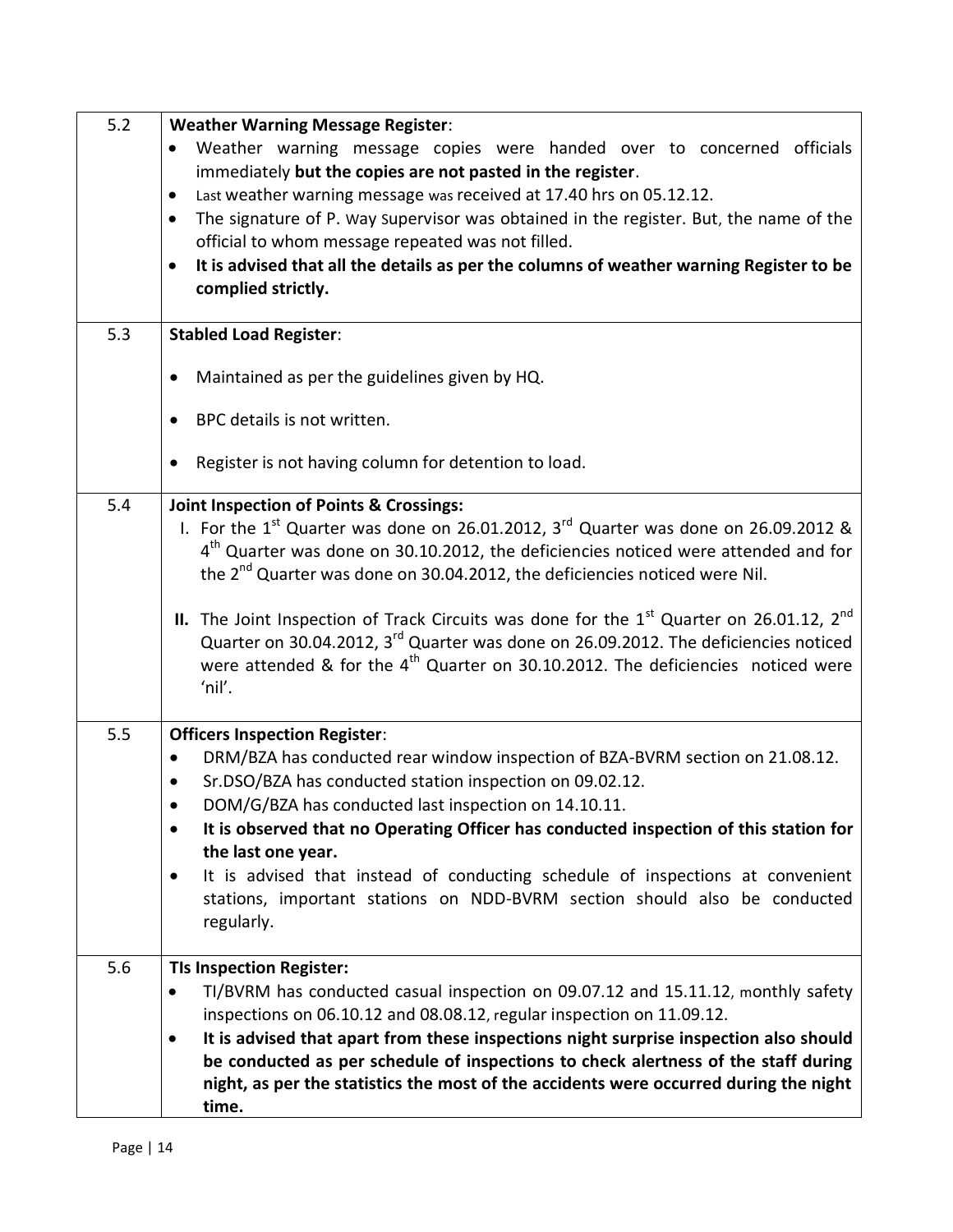|     | DRM/BZA to advise all operating officers to check the same during station<br>$\bullet$                                                                                                                                                                                                                                                                             |  |  |  |
|-----|--------------------------------------------------------------------------------------------------------------------------------------------------------------------------------------------------------------------------------------------------------------------------------------------------------------------------------------------------------------------|--|--|--|
|     | inspections.                                                                                                                                                                                                                                                                                                                                                       |  |  |  |
| 5.7 | <b>Caution order messages Register:</b>                                                                                                                                                                                                                                                                                                                            |  |  |  |
|     | It is observed that in caution order messages register while imposition of caution<br>order on 31.03.12, the PN was exchanged and initials of self, message repeated SM<br>were not recorded.<br>Both have exchanged same PNs, i.e.,11/TNKU & 11/AL. Whenever same PNs are<br>$\bullet$<br>received / given it is proper to score off that PN and give another PN. |  |  |  |
| 5.8 | <b>Electrical observations:</b>                                                                                                                                                                                                                                                                                                                                    |  |  |  |
|     | The station is provided with three L.T services i.e. one for station Building, second for<br>pump of 6 HP and Third for quarters (20 Nos.). All the lights and fans are working.                                                                                                                                                                                   |  |  |  |
|     | A 7.5 KVA Generator of 3 phase is provided to feed the supply during power failure.<br>Generator tested and found working satisfactory.                                                                                                                                                                                                                            |  |  |  |
|     | On account of energy conservation 70% & 30% lighting is maintained. One F.T lamp<br>at FOB and at main entrance not working. Same to be attended.                                                                                                                                                                                                                  |  |  |  |
| 6.0 | <b>Inspection of BVRM:</b>                                                                                                                                                                                                                                                                                                                                         |  |  |  |
| 6.1 | Sri. M.P. Prasad, Dy.SS was on duty from 1100-2100hrs, Sri P.Srinivasa Rao, Pointsman                                                                                                                                                                                                                                                                              |  |  |  |
|     | and Sri Kalaram Baig, Pointsman were on duty from 0700-1900hrs and are in possession<br>of valid competency certificates.                                                                                                                                                                                                                                          |  |  |  |
| 6.2 | Weather Warning Message Register: Weather warning message copies were handed<br>over to concerned officials immediately but the copies are not pasted in the register.                                                                                                                                                                                             |  |  |  |
| 6.3 | Bio-data Register: None are due for PME and Refresher Course. However, SS/NDD should<br>observe stipulations given in Para 514 of IRMM while directing employees for PME when<br>they attain the age of 45 years.                                                                                                                                                  |  |  |  |
| 6.4 | Gradation Register: It should be maintained as per the guidelines given by RB from<br>January 2012.                                                                                                                                                                                                                                                                |  |  |  |
| 6.5 | <b>SWR Assurance Register:</b>                                                                                                                                                                                                                                                                                                                                     |  |  |  |
|     | Suggested to maintain this register in 3 parts, i.e., one part for the permanent station<br>٠<br>staff including amendments received to SWR, one part for those staff who work on<br>relief duties and another part all those staff who resume duties after a lapse of<br>consecutive 15 days.                                                                     |  |  |  |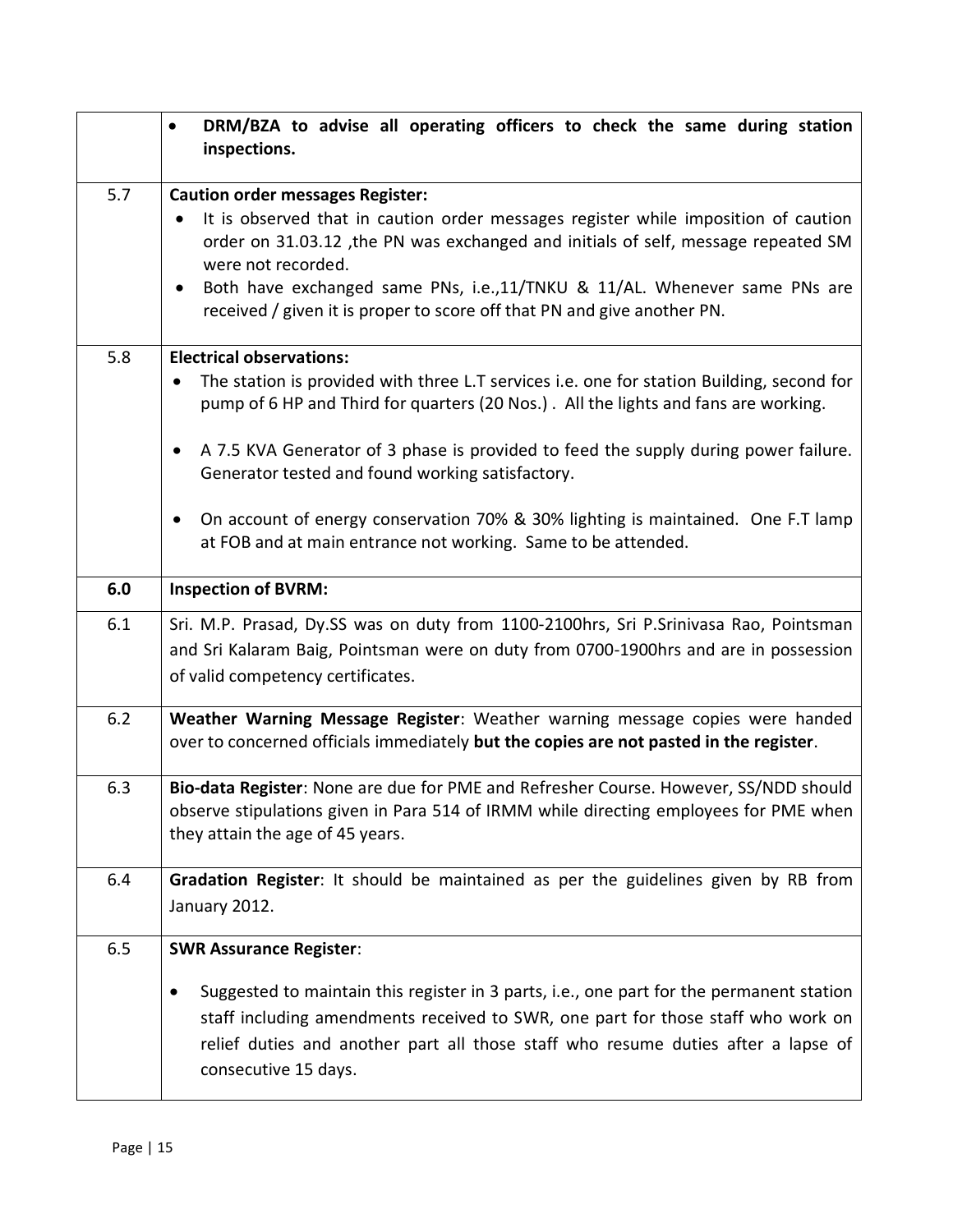|     | Crosschecked with muster copy and found that the assurances were not obtained in<br>$\bullet$                                                                                                                                                                                                                                                                                                                                                                                                                                                                                                                                                                                                                                                                                                                                                                                                                                                                                                                                   |  |  |
|-----|---------------------------------------------------------------------------------------------------------------------------------------------------------------------------------------------------------------------------------------------------------------------------------------------------------------------------------------------------------------------------------------------------------------------------------------------------------------------------------------------------------------------------------------------------------------------------------------------------------------------------------------------------------------------------------------------------------------------------------------------------------------------------------------------------------------------------------------------------------------------------------------------------------------------------------------------------------------------------------------------------------------------------------|--|--|
|     | the following cases;                                                                                                                                                                                                                                                                                                                                                                                                                                                                                                                                                                                                                                                                                                                                                                                                                                                                                                                                                                                                            |  |  |
|     | a. Sri M.P.Prasad, Dy.SS was under sick list from 17.9.2012 to 05.10.2012                                                                                                                                                                                                                                                                                                                                                                                                                                                                                                                                                                                                                                                                                                                                                                                                                                                                                                                                                       |  |  |
|     | b. Sri Kalyan Babu, Pointsman was absent from 09.09.2012 to 05.10.2012                                                                                                                                                                                                                                                                                                                                                                                                                                                                                                                                                                                                                                                                                                                                                                                                                                                                                                                                                          |  |  |
| 6.6 | TI's Inspection Register: During his inspection on TI/BVRM pointed out that Sri. K.<br>Jaganatha Rao, Pointsman was overdue for PME from 12.09.2012 and was directed for<br>PME on 02.10.2012 as per the record. But, on checking the muster rolls, it was noticed<br>that he was continuously utilized for operational duties from 12.09.2012 without<br>directing him for PME which is incorrect and misleading the Inspecting Officials.                                                                                                                                                                                                                                                                                                                                                                                                                                                                                                                                                                                     |  |  |
| 6.7 | Sign 'on' / 'off' activity kept with Dy.SS/BVRM:<br>The previous register was checked and found that the condition of the register is<br>very fragile and improperly maintained. However, new one is brought into force.                                                                                                                                                                                                                                                                                                                                                                                                                                                                                                                                                                                                                                                                                                                                                                                                        |  |  |
|     | Checked BA unit at BVRM station and found that on 10.12.12, it recorded that for<br>train no 77237 Pass Train, while on duty Sri P.S. Murthy Pass/GD/RJY was found<br>Positive at 07.28 Hrs. Record No 7903, Crew ID no 7068, Percentage of Alcohol in<br>blood is 0.14% i.e. 14Mg/100ML for which Sri.Ch.Ranga Raju SS/BVRM has passed a<br>remark in the Sign ON register as 'Negative' and signed it. It is not informed to the<br>any higher official. He is allowed to perform duty even when BA test result is<br>'positive'.                                                                                                                                                                                                                                                                                                                                                                                                                                                                                             |  |  |
|     | Signal defects register:<br>$\bullet$<br>1. On 19-11-2012, LP Sri SDM Basha who worked T. No 57263/57262 with loco No<br>18588, NS--NDD-BVRM section reported that DN/Kaldari Home signal is showing<br>bobbing aspect (at a time Red & Yellow with routing). It was not reported<br>PCOR/BZA and no feedback.<br>2. Similarly, on 09-10-2012, LP Sri S Ramesh who worked T. No77243/77244 with<br>loco No 15005 BVRT-NDD-BVRM reported that LC No 156 Gate Signal danger,<br>stopped two minutes and passed Gate signal at 'ON' by observing PHS from the<br>Gateman. It appears that the signal has failed and no record of the failure is<br>maintained and not reported to S&T Officials. It was not reported PCOR/BZA and<br>no feedback.<br>3. On 25-08-2012, LP Sri A. Moshe, who worked T.No 57218 with loco No 15056, BZA-<br>BVRM section reported that LC No 101 Gate Signal defective. Informed to SCOR at<br>1530hrs. But, failure of the signal is not recorded. It was not reported PCOR/BZA<br>and no feedback. |  |  |
|     | In sign 'ON' register, breather column not filled by the in-charge Dy.SS.                                                                                                                                                                                                                                                                                                                                                                                                                                                                                                                                                                                                                                                                                                                                                                                                                                                                                                                                                       |  |  |
| 6.8 | <b>Inspection of Rest Room/BVRM:</b>                                                                                                                                                                                                                                                                                                                                                                                                                                                                                                                                                                                                                                                                                                                                                                                                                                                                                                                                                                                            |  |  |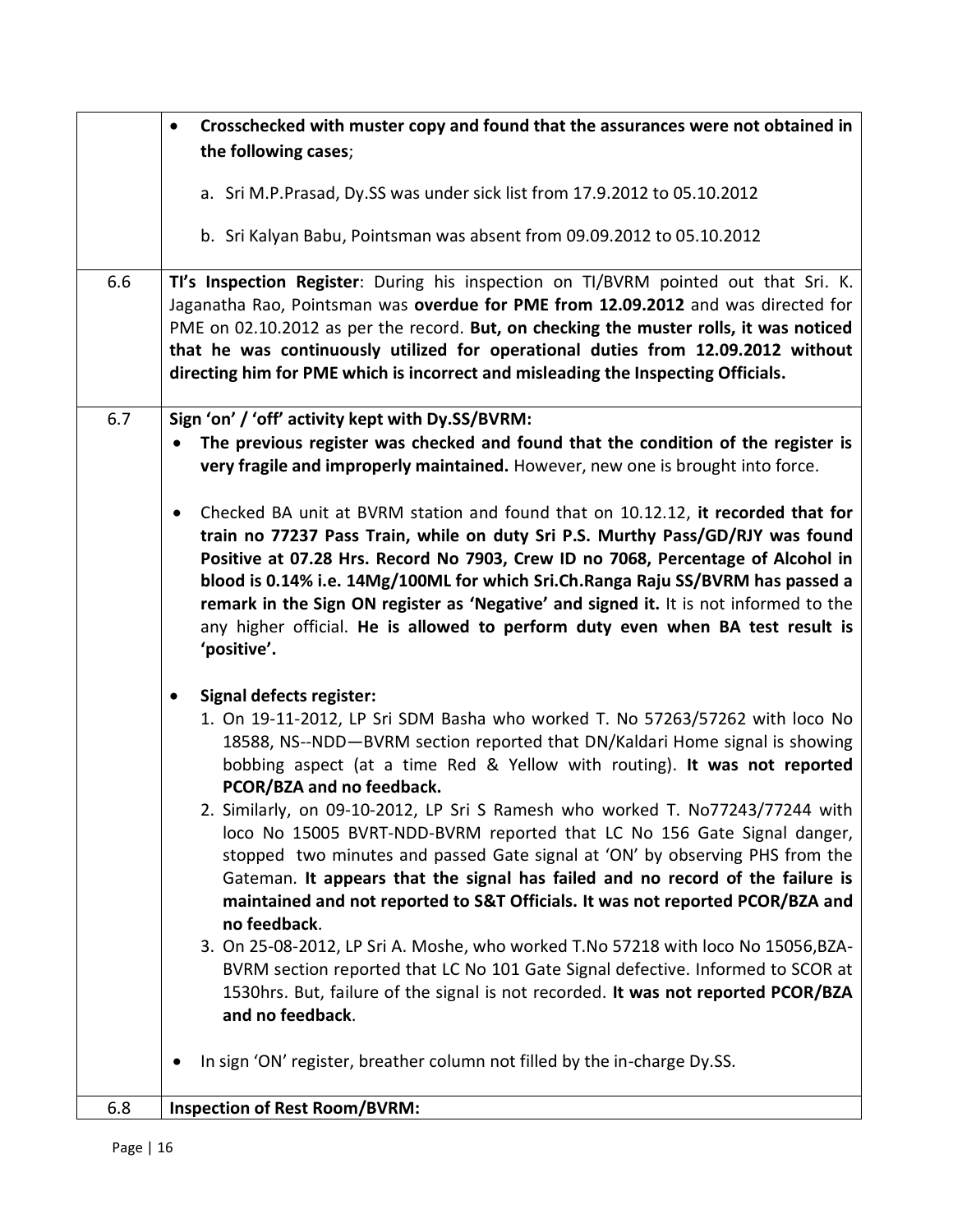|              | $\bullet$                                                                                  | At this running room 16 beds are available for the crew.        |                                                                                           |  |  |
|--------------|--------------------------------------------------------------------------------------------|-----------------------------------------------------------------|-------------------------------------------------------------------------------------------|--|--|
|              | There is no cooking facility in this rest room.                                            |                                                                 |                                                                                           |  |  |
|              | Stock of linen is 195 bed sheets, 184 pillow covers and 62 pillows available.<br>$\bullet$ |                                                                 |                                                                                           |  |  |
|              | Rest room is in old condition.<br>$\bullet$                                                |                                                                 |                                                                                           |  |  |
|              | ٠                                                                                          | There is no STD phone facility.                                 |                                                                                           |  |  |
|              | $\bullet$                                                                                  | It should be renewed or it should be shifted to suitable place. |                                                                                           |  |  |
|              | $\bullet$                                                                                  | Rest Room roof leaking with rain water in rainy season.         |                                                                                           |  |  |
|              | ٠                                                                                          | Bathing water is contaminated with mud & germs.                 |                                                                                           |  |  |
|              | ٠                                                                                          | Water not suitable for bathing and washing clothes.             |                                                                                           |  |  |
|              | ٠                                                                                          | Drainage system to be improved.                                 |                                                                                           |  |  |
|              |                                                                                            |                                                                 | As per many complaints registered in the complaint book, during rainy season toilet       |  |  |
|              |                                                                                            | drainage coming to the bathroom.                                |                                                                                           |  |  |
|              |                                                                                            |                                                                 | Checked the feedback register and noted that linen changed or not, column is not          |  |  |
|              | filled in the register.                                                                    |                                                                 |                                                                                           |  |  |
|              |                                                                                            |                                                                 | In-charge SLI has informed that contract for maintenance of rest room has already         |  |  |
|              |                                                                                            |                                                                 | expired on 14.11.12 and 3 months extension was given to the contractor.                   |  |  |
|              |                                                                                            | Rest room circulating area is not properly maintained.          |                                                                                           |  |  |
|              |                                                                                            |                                                                 | First aid box was last replenished on 08.11.12 and next due date for replenishing is      |  |  |
|              |                                                                                            | 08.01.13. First aid box was not properly sealed.                |                                                                                           |  |  |
|              |                                                                                            |                                                                 |                                                                                           |  |  |
| 6.9          | Inspection of BVRM ('C' Panel):                                                            |                                                                 |                                                                                           |  |  |
| a            | Tested the Point Nos.21A, 21B, & 20A. for track locking, out of correspondence and         |                                                                 |                                                                                           |  |  |
|              |                                                                                            |                                                                 | obstruction test and found working satisfactorily and readings are within the permissible |  |  |
|              | limits.                                                                                    |                                                                 |                                                                                           |  |  |
|              |                                                                                            |                                                                 |                                                                                           |  |  |
| $\mathsf b$  | (a)                                                                                        |                                                                 | Point No. 21A opening was 115 mm on RHS and 115 mm on LHS. The electrical                 |  |  |
|              | readings were as follows:                                                                  |                                                                 |                                                                                           |  |  |
|              | N to R                                                                                     | 108 V / 106 V                                                   | 1.9A / 3.9A                                                                               |  |  |
|              | R to N                                                                                     | 112 V / 108 V                                                   | $1.6$ A $/$ 3.7 A                                                                         |  |  |
|              |                                                                                            |                                                                 |                                                                                           |  |  |
|              |                                                                                            |                                                                 | (b) Point No. 21B opening was 115 mm on RHS and 114 mm on LHS. The electrical             |  |  |
|              | readings were as follows:                                                                  |                                                                 |                                                                                           |  |  |
|              | N to R                                                                                     | 110 V / 102 V                                                   | 1.7 A / 4.4 A                                                                             |  |  |
|              | R to N                                                                                     | 109V / 100 V                                                    | 1.8 A / 4.3 A                                                                             |  |  |
|              |                                                                                            |                                                                 |                                                                                           |  |  |
|              |                                                                                            |                                                                 | (c) Point No. 20A opening was 112 mm on RHS and 115 mm on LHS. The electrical             |  |  |
|              | readings were as follows:                                                                  |                                                                 |                                                                                           |  |  |
|              | N to R                                                                                     | 111 V / 107V                                                    | 1.8 A / 3.6 A                                                                             |  |  |
|              | R to N                                                                                     | 116V /111 V                                                     | 1.8 A / 3.7 A                                                                             |  |  |
| $\mathsf{C}$ | <b>Signal Failures:</b>                                                                    |                                                                 |                                                                                           |  |  |
|              | June 2012 : Slot 'B' cabin -1                                                              |                                                                 |                                                                                           |  |  |
|              |                                                                                            |                                                                 |                                                                                           |  |  |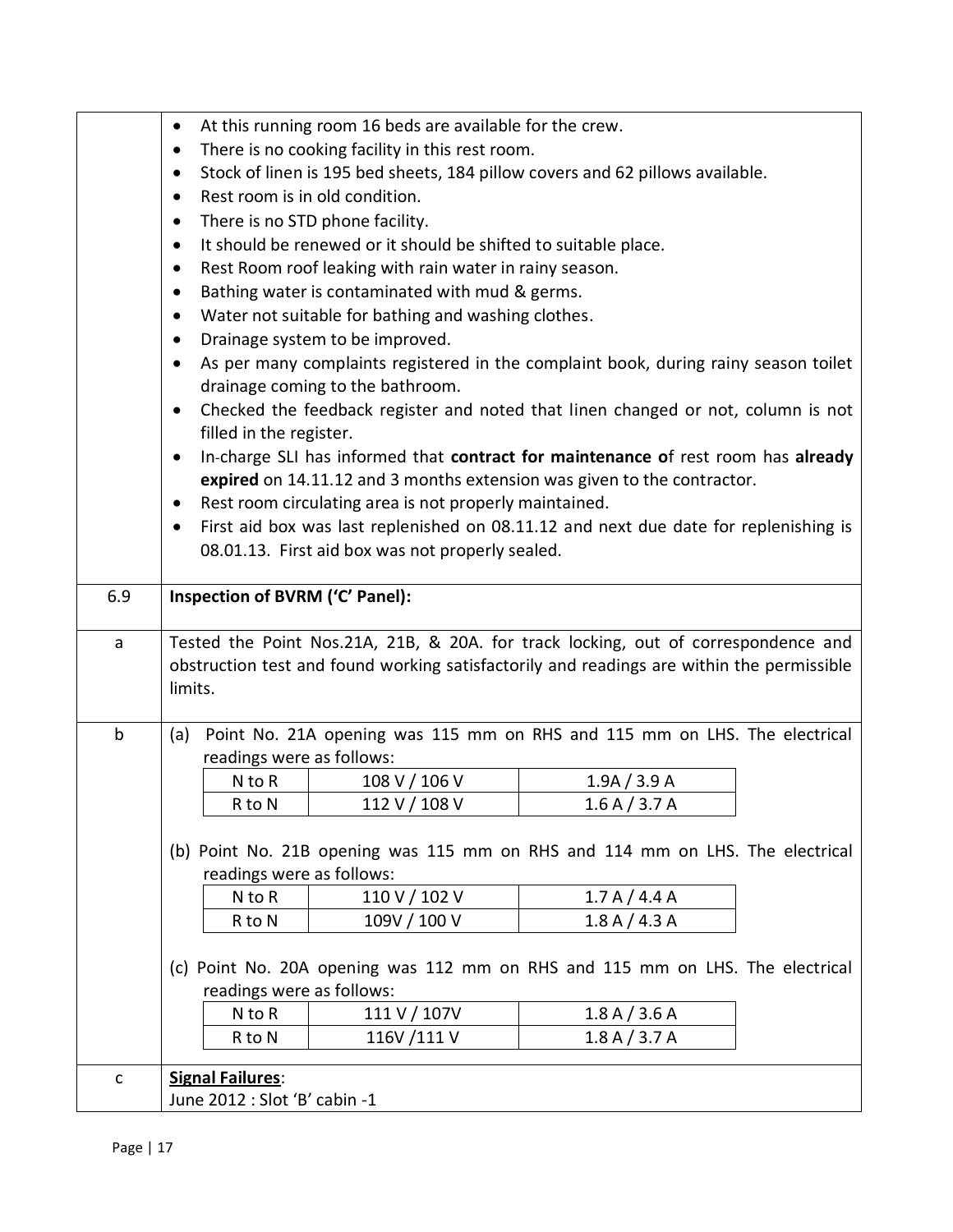|     | July 2012 : BPAC-1<br>Aug. 2012: Bridge A/C -1, SF-1<br>Sept.2012: SF-2, Slot 'B' cabin -2 (Bridge A/C failed)<br>Oct. 2012: SSDAC-1,                                                                                                                                                                                                                                                                                                               |  |  |  |  |
|-----|-----------------------------------------------------------------------------------------------------------------------------------------------------------------------------------------------------------------------------------------------------------------------------------------------------------------------------------------------------------------------------------------------------------------------------------------------------|--|--|--|--|
|     | Nov. 2012: Bridge A/C -1, SF-2, Slot 'B' cabin -2 (Bridge A/C failed)<br>Dec. 2012 : Slot 'B' cabin -1 (Gate EOLB Trouble)                                                                                                                                                                                                                                                                                                                          |  |  |  |  |
|     | ** Bridge No.232 between 'B' Panel - BVRT. The Bridge A/C is failing frequently same to<br>be attended.                                                                                                                                                                                                                                                                                                                                             |  |  |  |  |
| d   | At BVRM Jn. ('C' Panel) 2 <sup>nd</sup> loop starter no.10 knob was black in colour instead of red<br>in colour. The same to be replaced.                                                                                                                                                                                                                                                                                                           |  |  |  |  |
|     | Pt.No.27 knob was Red with blue instead of black. The same to be replaced.                                                                                                                                                                                                                                                                                                                                                                          |  |  |  |  |
| e   | Joint Inspection of Points & Crossings:<br>For the $1^{st}$ Quarter was done on 18.03.2012, $2^{rd}$ Quarter was done on 18.06.2012 & 3rd<br>Quarter was done on 29.09.2012, the deficiencies noticed were attended and on<br>03.10.2012 at 15.00 hrs. Point No.24, 25 & 27 housing attended with Engg. Staff by S&T<br>dept. duly giving dis-connection memo, but Track fit memo was not obtained from Engg.<br>Staff before giving re-connection. |  |  |  |  |
| 7.0 | Fog signaling arrangements:                                                                                                                                                                                                                                                                                                                                                                                                                         |  |  |  |  |
| 7.1 | Footplate inspection from RJY - NDD in UP direction:<br>It was noticed that at KVR, CU & NDD stations of VSKP - BZA section Fog Signal Post<br>was in faded condition.<br>As per G&SR 3.61, provision of blinker lights used on roads with 9 LEDs or 5<br>$\bullet$<br>consecutive luminous boards is not available. It should be available at 50/75 meters                                                                                         |  |  |  |  |
|     | short of FSS for indicating the location of the approaching FSS to the LP.                                                                                                                                                                                                                                                                                                                                                                          |  |  |  |  |
| 7.2 | Window-trailing inspection from NDD - BVRM:<br>NDD-BVRM section KLDI, TNKU, AL, AVLI&BVRM stations in UP direction, Fog Signal<br>Post was in faded condition.                                                                                                                                                                                                                                                                                      |  |  |  |  |
|     | As per G&SR 3.61, provision of blinker lights used on roads with 9 LEDs or 5<br>consecutive luminous boards is not available. It should be available at 50/75 meters<br>short of FSS for indicating the location of the approaching FSS to the LP.                                                                                                                                                                                                  |  |  |  |  |
| 7.3 | Lime marking near Signal Warning Board is provided between NDD - BVRM stations.                                                                                                                                                                                                                                                                                                                                                                     |  |  |  |  |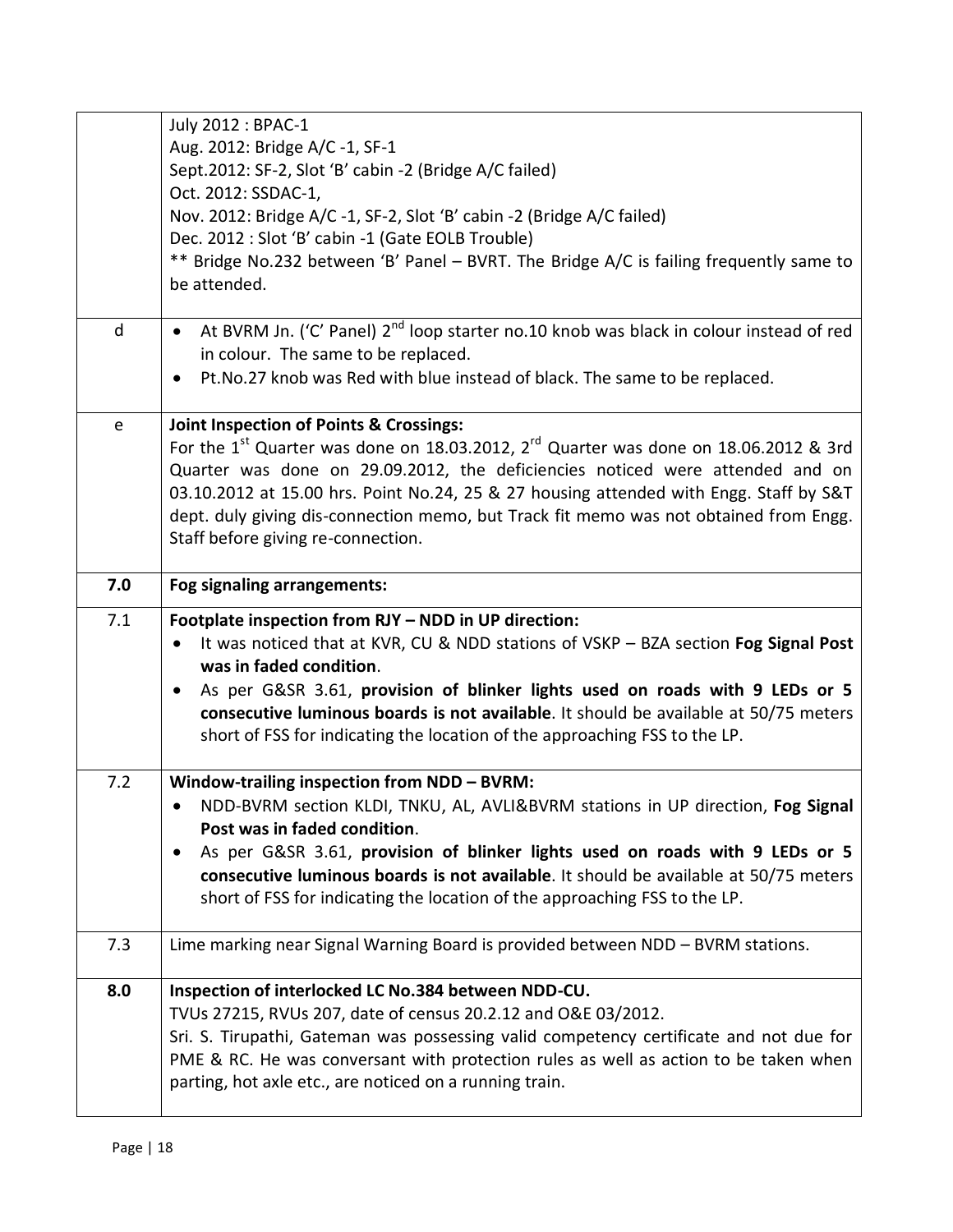| 9.0  | Steel Girder Bridge No.7 (4x12.20M) at KM 151/8-9 Laid on 01/2003 between NDD -              |  |  |  |  |
|------|----------------------------------------------------------------------------------------------|--|--|--|--|
|      | <b>KLDI stations:</b>                                                                        |  |  |  |  |
|      | 1. Complete painting & Greasing done on 09/2012.                                             |  |  |  |  |
|      | 2. Bridge sleeper numbers are not marked.                                                    |  |  |  |  |
|      | 3. Pathway plates are corroded.                                                              |  |  |  |  |
|      | 4. Fishplate joints are not square and have become supported on sleepers.                    |  |  |  |  |
|      | 5. Towards BVRM end, vertical cracks were noticed on the abutment. However, a                |  |  |  |  |
|      | temporary SR of 30 KMPH is in force. Rebuilding of abutment to be planned on                 |  |  |  |  |
|      | priority.                                                                                    |  |  |  |  |
|      | 6. Speed indicator board 30KMPH is not retro-reflective.                                     |  |  |  |  |
|      | 7. Even though guard rail is having full complement of fittings, it is corroded.             |  |  |  |  |
|      | Chequered plate provided for footpath on the bridge is also corroded.                        |  |  |  |  |
|      | 8. One weld has come on the channel sleeper resulting in point load.                         |  |  |  |  |
|      |                                                                                              |  |  |  |  |
| 10.0 | LC No.163 at KM 149/4-3 - parallel to gate lodge side, road side slope is slipped off (canal |  |  |  |  |
|      | road), same need to be pitching/strengthened.                                                |  |  |  |  |
| 11.0 | Inspection of Interlocked LC No. 120/E, ' special' class at KM 110/6-7:                      |  |  |  |  |
|      | 1. TVUs 58282 as per 2009 census O&E done on 25.1.12                                         |  |  |  |  |
|      | 2. Gateman Sri. William was on duty possessing valid competency certificate. Not due for     |  |  |  |  |
|      | PME & RC.                                                                                    |  |  |  |  |
|      | 3. Wicket gates are not provided.                                                            |  |  |  |  |
|      | 4. Painting on speed breaker is faded.                                                       |  |  |  |  |
|      | 5. Road width (7.80m) and length of check rails (10.30m) are to be revised as per            |  |  |  |  |
|      | 'special' class standards.                                                                   |  |  |  |  |
|      | 6. Road<br>sign<br>board<br>of<br>LC<br>is<br>non-standard,<br>single<br>strip               |  |  |  |  |
|      | & double strip boards are not available.                                                     |  |  |  |  |
|      | 7. The vertical clearances of lifting barriers are 0.96m, 0.84m against 0.80-1.0m.           |  |  |  |  |
|      | 8. Electrical installation like lights & fans are working. Gate lights UP & Down side are    |  |  |  |  |
|      | found working.                                                                               |  |  |  |  |
|      | 9. Tested the Lifting Barrier, its interlocking of boom locking and gate signals found       |  |  |  |  |
|      | working normal.                                                                              |  |  |  |  |
|      |                                                                                              |  |  |  |  |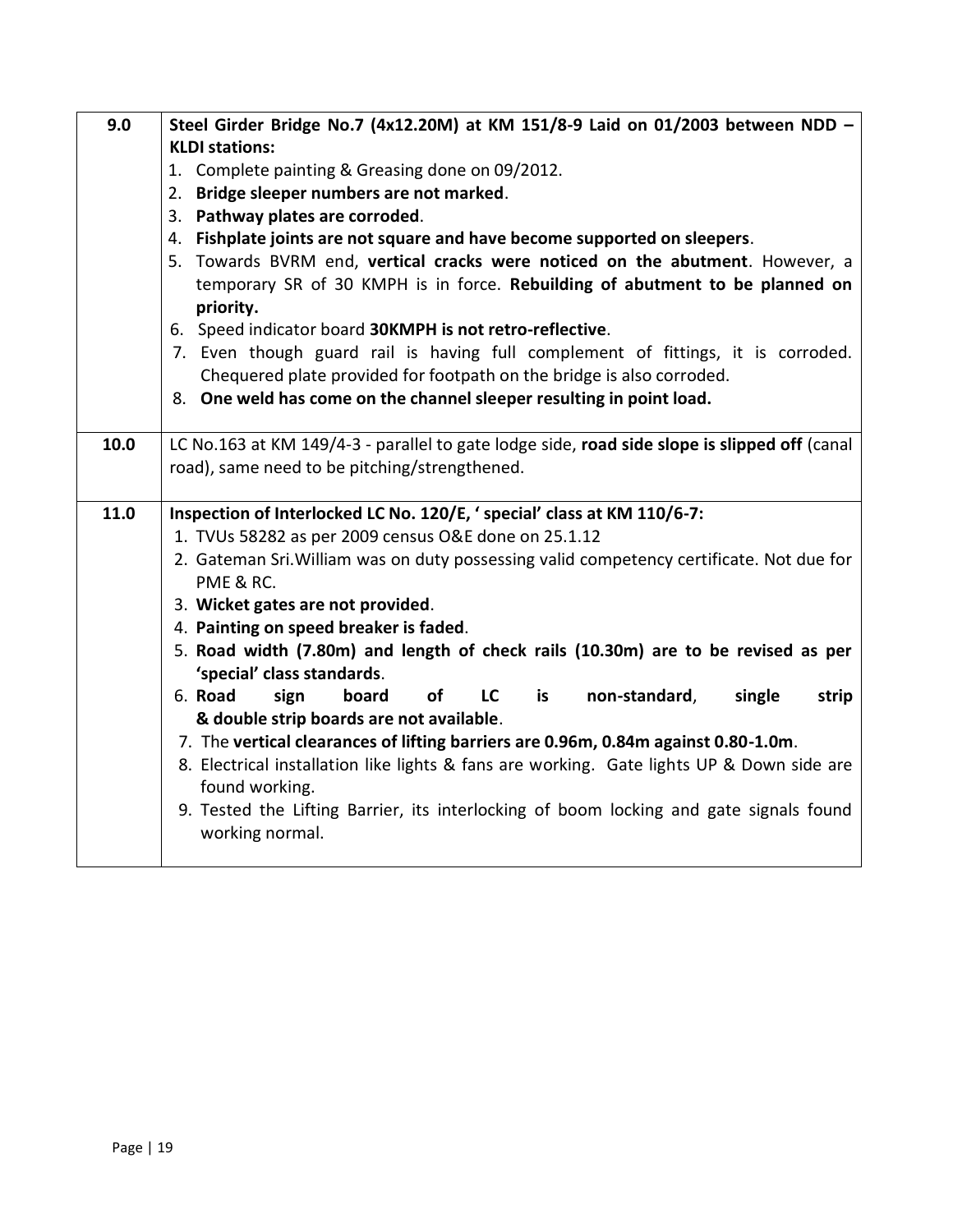#### **EXECUTIVE SUMMARY ON THE BI-MONTHLY INTERNAL SAFETY AUDIT INSPECTION CONDUCTED BETWEEN NDD – BVRMSECTION OF VIJAYAWADA DIVISION ON 14.12.2012**

| S.             | Para    | Subject / Topic                                                                                                                                                                                                                                                                                                                                                                                                                                                                                                                                                                                                                                                                                                                                                                                                                                                                                                           | <b>Action for</b>                                  |
|----------------|---------|---------------------------------------------------------------------------------------------------------------------------------------------------------------------------------------------------------------------------------------------------------------------------------------------------------------------------------------------------------------------------------------------------------------------------------------------------------------------------------------------------------------------------------------------------------------------------------------------------------------------------------------------------------------------------------------------------------------------------------------------------------------------------------------------------------------------------------------------------------------------------------------------------------------------------|----------------------------------------------------|
| No.            |         |                                                                                                                                                                                                                                                                                                                                                                                                                                                                                                                                                                                                                                                                                                                                                                                                                                                                                                                           | rectification                                      |
| $\mathbf{1}$   | 1.5     | <b>Caution Order Register - NDD:</b><br>• There are 2 SRs which could have been brought under PSR since they are<br>existing from 2002.<br>• Engineering Officials are issuing chatty and imposition messages<br>under one notice which is improper.                                                                                                                                                                                                                                                                                                                                                                                                                                                                                                                                                                                                                                                                      | Sr.DOM<br>Sr.DSO<br>Sr.DEN/Co-<br>ord              |
| $\overline{2}$ | 1.7     | PN Sheet - NDD and other stations:<br>SMs are only writing the Train No. in the details column putting a<br>bracket for 4 to 5 PNs. It is necessary to note that the SMs have to<br>write the details apart from the Train No. such as PN is given to<br>Platform Dy.SS, CASMs, Gatemen of Non-interlocked LC Gates, etc.,                                                                                                                                                                                                                                                                                                                                                                                                                                                                                                                                                                                                | Sr.DOM<br>Sr.DSO                                   |
| 3              | 1.8     | SWR/NDD:<br>• Amendment Slip No. 1 to SWR of 12.12.2012 was received just<br>one day ahead of Safety Audit, i.e., on 13.12.2012 containing 30<br>replacement pages. The interesting point noted was that 12<br>staff (ASMs and Pointsmen) have blindly acknowledged in the<br>SWR Assurance Register without knowing the contents of<br>it(knowledge of few staff on the amendment was tested).<br>• Para 6.5: CASMs are communicating one PN to Dy.SS/PF for<br>complete arrival another PN for altering the points.CASM is<br>entirely responsible for this activity. The activity of giving two<br>PNs to Dy.SS/PF who in turn write them in a separate column in<br>the register is not warranted and will only contribute for<br>additional work + time for them. Apart from this, SR 14.10 and<br>Para 6.5 of SWR do not specify for this procedure to be<br>followed. Hence, it is proper to withdraw this system. | <b>DRM</b><br>Sr.DOM<br>Sr.DSO<br>Sr.DOM<br>Sr.DSO |
|                | 1.11(a) | Rake check made at NDD:<br>• Rake MLSW/BOXN: Hand brake wheel missing for 35 wagons,<br>pull rod deficient for 4 wagons, load/empty gear missing for 14<br>wagons and for 8 wagons handles damaged.<br>• Rake RC/N: Hand brake wheel missing for 15 wagons, pull rod<br>deficient for 2, load/empty handle damaged for 7 wagons.                                                                                                                                                                                                                                                                                                                                                                                                                                                                                                                                                                                          | <b>DRM</b><br>Sr.DME                               |
| 5              | 1.14(a) | Point No.21A/NDD: Lead rail corroded, one metre fish-plate not<br>provided, bearing plates corroded, no painting/oiling, station<br>numbers and date of laying point is not painted.                                                                                                                                                                                                                                                                                                                                                                                                                                                                                                                                                                                                                                                                                                                                      | <b>DRM</b><br>Sr.DEN/Co-<br>ord                    |
| 6              | 1.14(b) | Point No. 20A/NDD: Crossing gap joint is 15mm against gapless,                                                                                                                                                                                                                                                                                                                                                                                                                                                                                                                                                                                                                                                                                                                                                                                                                                                            | <b>DRM</b>                                         |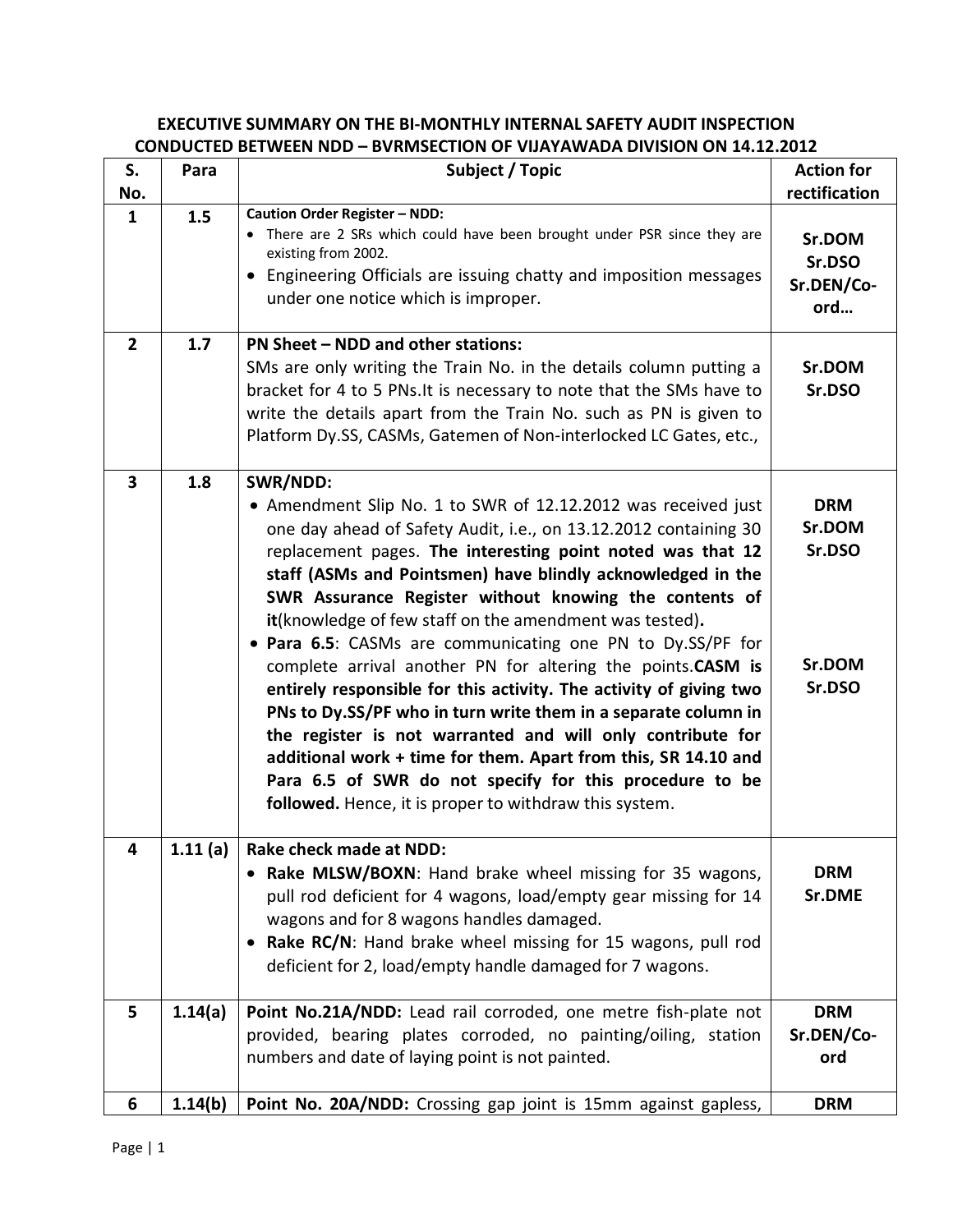|                         |         | ERCs are dropping, mismatching of lead rail at crossing block joint,                                              | Sr.DEN/Co-     |
|-------------------------|---------|-------------------------------------------------------------------------------------------------------------------|----------------|
|                         |         | LH lead rail flange portion corroded, one metre fish-plate not                                                    | ord            |
|                         |         | provided.                                                                                                         |                |
|                         |         |                                                                                                                   |                |
| $\overline{\mathbf{z}}$ | 1.14(c) | Point No. 17B/NDD:LH side housing one sleeper against 4, non-                                                     | <b>DRM</b>     |
|                         |         | standard GR pads are provided for2 sleepers, gauge in turn-out is                                                 | Sr.DEN/Co-     |
|                         |         | +11 to +19mm, a total of 38nos. of ERCs are missing.                                                              | ord            |
|                         |         |                                                                                                                   |                |
| 8                       | 1.14(d) | Point No. 17B/NDD: Switch rail joint is wide by about 40-50mm, 38                                                 | <b>DRM</b>     |
|                         |         | nos. of seized/broken ERCs are available.                                                                         | Sr.DEN/Co-     |
|                         |         |                                                                                                                   | ord            |
| 9                       | 1.14(h) | FOB at NDD: FOB steps bottom surface (waist slab) is very bad                                                     | <b>DRM</b>     |
|                         |         | which made reinforced slabs exposure.                                                                             | Sr.DEN/Co-     |
|                         |         |                                                                                                                   | ord            |
| 10                      | 1.15    | At NDD: Track 'fit' certification from Engineering Officials was not                                              | <b>DRM</b>     |
|                         |         | obtained (on 05.10.2012, 22.10.2012, 30.10.2012) by S&T before                                                    | <b>Sr.DSTE</b> |
|                         |         | giving reconnection which is in violation of SR 3.51.                                                             | Sr.DSO         |
|                         |         |                                                                                                                   |                |
| 11                      | 1.20    | NDD: Last cable meggering was done on 24.11.2011 and overdue                                                      | <b>DRM</b>     |
|                         |         | from November 2012.                                                                                               | <b>Sr.DSTE</b> |
|                         |         |                                                                                                                   |                |
| 12                      | 1.22    | UP AT / DN AT / Local supply automatic changeover (CLS panel) at                                                  | Sr.DEE/M       |
|                         |         | 'A' cabin, sometimes chattering as stated by ASM on duty. Hence,                                                  |                |
|                         |         | IPS is momentarily shutting down due to which IPS may fail at any                                                 |                |
|                         |         | time.                                                                                                             |                |
|                         |         |                                                                                                                   |                |
| 13                      | 1.25    | Switch room-cum-generator room/NDD:                                                                               | Sr.DEE/M       |
|                         |         | • 75kg fire extinguisher due date of replenishing is not                                                          |                |
|                         |         | mentioned.                                                                                                        |                |
|                         |         | Safety items like, helmets, shoes, hand gloves are not available.                                                 |                |
|                         |         | • Generator panel do not have frequency meter.                                                                    |                |
|                         |         | • Schematic wiring diagram not available.                                                                         |                |
|                         |         |                                                                                                                   |                |
| 14                      | 1.26    | Sub-station/NDD:                                                                                                  | <b>DRM</b>     |
|                         |         | Flooring is very bad.<br>٠                                                                                        | Sr.DEE/M       |
|                         |         | Roof leakage was noticed which developed cracks in slab and<br>٠                                                  | Sr.DEN/Co-     |
|                         |         | trees have grown on the slab leading to cracks.                                                                   | ord            |
|                         |         |                                                                                                                   | Sr.DSO         |
|                         |         | • Due to the rain water leakage, electrical installations such as                                                 |                |
|                         |         | fans, etc., were burnt.                                                                                           |                |
| 15                      | 1.30    |                                                                                                                   | Sr.DOM         |
|                         |         | NDD: It is advised to conduct the inspection of station by<br>Sr.DOM/BZA & DOM/G/BZA to improve operating safety. | Sr.DSO         |
|                         |         |                                                                                                                   |                |
|                         |         |                                                                                                                   |                |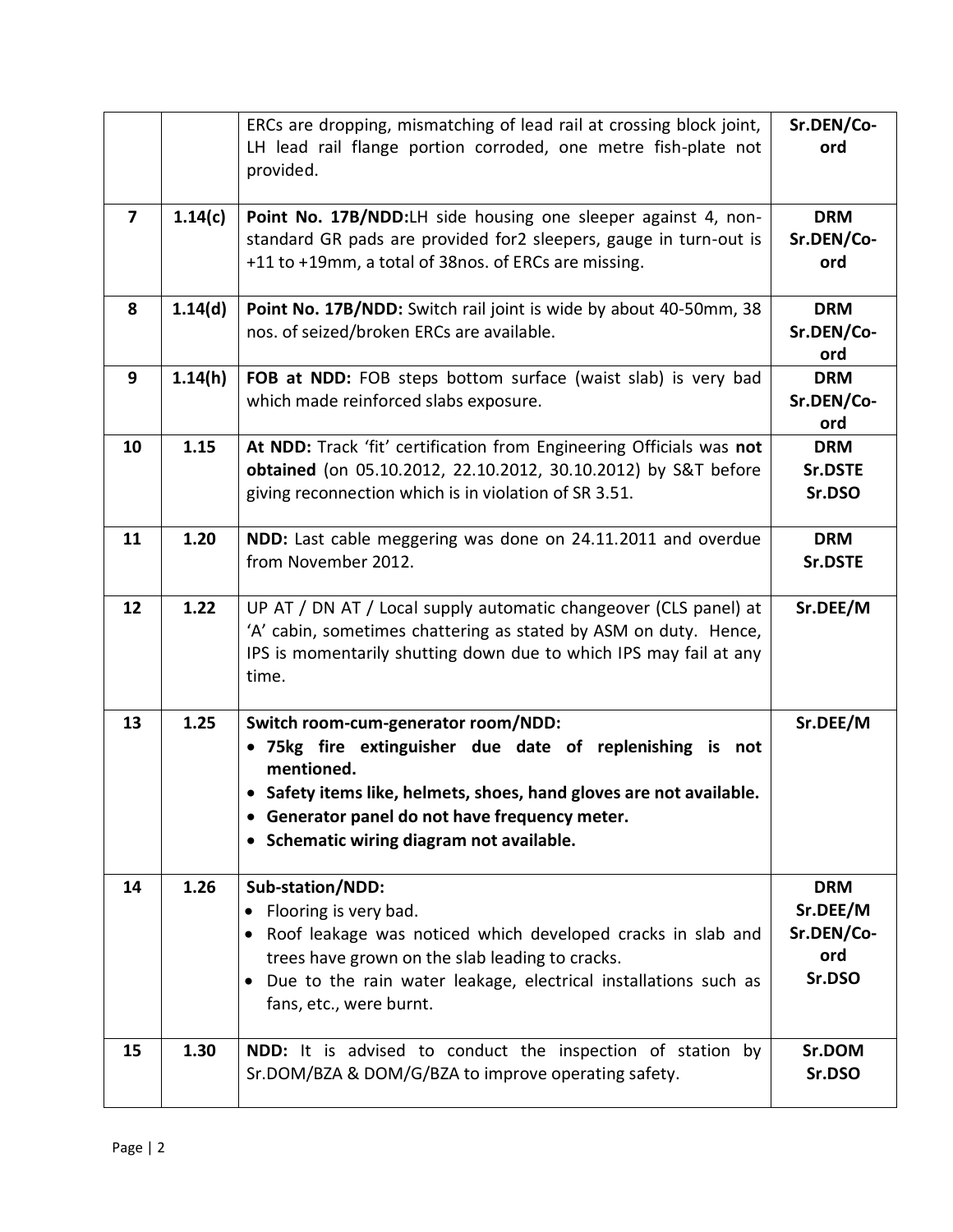| 16 | 2.3          | <b>North Cabin/NDD:</b>                                                                                                                                                                                                                                                                                                                                                                                                                                                                                                                               |                                                  |
|----|--------------|-------------------------------------------------------------------------------------------------------------------------------------------------------------------------------------------------------------------------------------------------------------------------------------------------------------------------------------------------------------------------------------------------------------------------------------------------------------------------------------------------------------------------------------------------------|--------------------------------------------------|
|    |              | • Failure memo was not handed over / not taken over to / by S&T<br>Officials on 04.11.2012 during which train/s were dealt.<br>On the following dates the S&T failures were not recorded in the<br>S&T Failure Register.<br>1. 06.12.2012 track failure.<br>11.11.2011 BPAC failure.<br>2.<br>3. 07.02.2012 BPAC failure.<br>4. 19.5.2012 BPAC failure.<br>5. 09.6.2012<br>6. 18.8.2012 track drop failure.<br>7. 03.9.2012 LC Gate damage.<br>8. 14.9.2012 track drop failure.<br>9. 03.11.2012 track failure.<br>10. 04.11.2012 track drop failure. | <b>DRM</b><br><b>Sr.DSTE</b><br>Sr.DOM<br>Sr.DSO |
|    |              | • Acknowledgements were not obtained on 16.7.2012 and<br>19.8.2012 for failure memos.                                                                                                                                                                                                                                                                                                                                                                                                                                                                 | <b>Sr.DSTE</b>                                   |
| 17 | 3.3          | South Cabin/NDD: Relay Room key register do not have the column<br>for writing the purpose for which relay room is opened, register<br>needs to be changed.                                                                                                                                                                                                                                                                                                                                                                                           | Sr.DSTE                                          |
| 18 | 4.0          | LC No. 384/T at NDD yard:<br>Winch operation is not provided.<br>LC Gate crank handle veedor counter recorded 6 numbers on<br>$\bullet$<br>06.11.2012 which should have been entered in the Failure<br>Register.<br>Road surface is uneven.                                                                                                                                                                                                                                                                                                           | Sr.DSTE<br>Sr.DEN/Co-<br>ord<br>Sr.DSO           |
| 19 | 5.2 &<br>6.2 | TNKU& BVRM: Weather warning message copies are not pasted in<br>the register, details as per the column of the register was not filled.                                                                                                                                                                                                                                                                                                                                                                                                               | Sr.DOM<br>Sr.DSO                                 |
| 20 | 5.5          | TNKU: No Operating Officer has inspected this station for the last<br>one year.                                                                                                                                                                                                                                                                                                                                                                                                                                                                       | <b>DRM</b><br>Sr.DOM<br>Sr.DSO                   |
| 21 | 5.6          | TNKU: As per TIs inspection register details, it is noticed that night<br>surprise inspections are not conducted by him.                                                                                                                                                                                                                                                                                                                                                                                                                              | Sr.DOM<br>Sr.DSO                                 |
| 22 | 5.8          | TNKU: One FT lamp at FOB and at main entrance not working.                                                                                                                                                                                                                                                                                                                                                                                                                                                                                            | Sr.DEE/M                                         |
| 23 | 6.5          | BVRM SWR Assurance Register: Assurances were not obtained<br>from M.P. Prasad, DY.SS and KalyanBabu who resumed duties after<br>continuous absence of 15 days which is in violation of SR.5.06.                                                                                                                                                                                                                                                                                                                                                       | Sr.DOM<br>Sr.DSO                                 |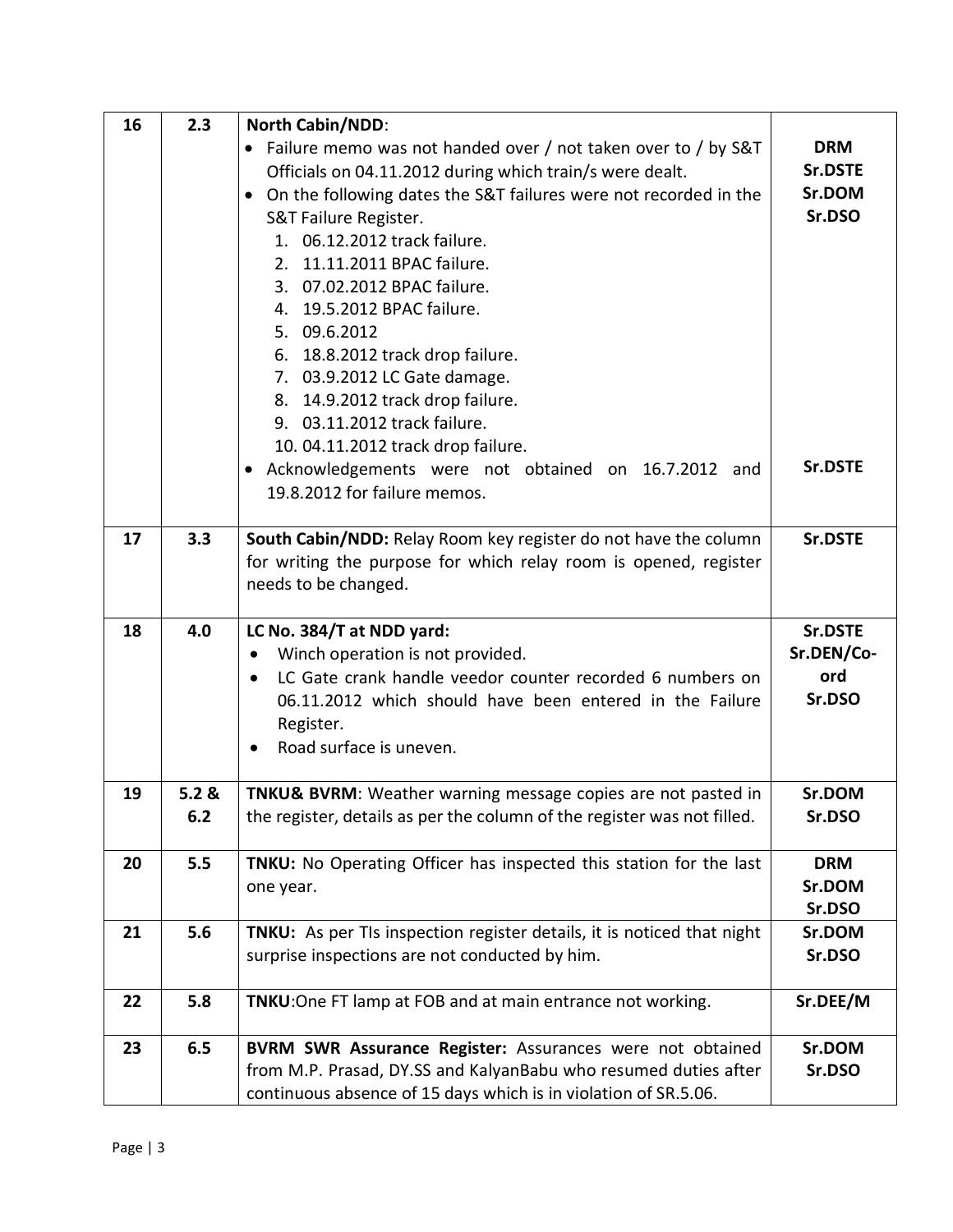| 24 | 6.6     | <b>BVRM TI's inspection register:</b><br>TI/BVRM pointed out that Sri. K.JaganathaRao, Pointsmanwas<br>overdue for PME from 12.09.2012 and was directed for PME on<br>02.10.2012 as per the record. But, on checking the muster rolls, it<br>was noticed that he was continuously utilized for operational<br>duties from 12.09.2012 without directing him for PME which is<br>incorrect and misleading the Inspecting Officials.                                                                                                                                                                                                                                                                                                                                                                                                                                                                                                                                                                | <b>DRM</b><br>Sr.DOM<br>Sr.DSO                                                     |
|----|---------|--------------------------------------------------------------------------------------------------------------------------------------------------------------------------------------------------------------------------------------------------------------------------------------------------------------------------------------------------------------------------------------------------------------------------------------------------------------------------------------------------------------------------------------------------------------------------------------------------------------------------------------------------------------------------------------------------------------------------------------------------------------------------------------------------------------------------------------------------------------------------------------------------------------------------------------------------------------------------------------------------|------------------------------------------------------------------------------------|
| 25 | 6.7     | Sign 'on'/'off' activity with Dy.SS/BVRM:<br>As per BA unit record on 10.12.12, Guard of Train No. 77237Sri<br>P.S. Murthy Pass/GD/RJY was tested Positive. But, SS/BVRM<br>has passed a remark as 'Negative' and allowed the employee<br>to perform his duty.<br>Shortfalls noticed in reporting the defects noticed by crew<br>٠<br>from the Signal defects register:<br>4. On 19-11-2012, LP of T. No 57263/57262 reported that<br>DN/Kaldari Home signal is bobbing but the same was not<br>reported PCOR/BZA.<br>5. On 09-10-2012, LP ofT. No.77243/77244 reported that LC No<br>156 Gate Signal danger but the Gateman was exhibitingPHS.<br>It appears that the signal has failed and no record of the<br>failure is maintained and not reported to S&T Officials. It<br>was not reported PCOR/BZA and no feedback.<br>6. On 25-08-2012, LP of T.No 57218 reported that LC No 101<br>Gate Signal defective. Informed to SCOR at 1530hrs. It was<br>not reported PCOR/BZA and no feedback. | <b>DRM</b><br>Sr.DOM<br>Sr.DSO<br><b>DRM</b><br>Sr.DOM<br><b>Sr.DSTE</b><br>Sr.DSO |
| 26 | 6.8     | <b>Rest Room/BVRM:</b><br>Bathing water is contaminated with mud& germs.<br>Water not suitable for bathing and washing clothes.<br>Drainage system to be improved.<br>As per many complaints registered in the complaint book,<br>during rainy season toilet drainage coming to the bathroom.<br>Checked the feedback register and noted that linen changed or<br>$\bullet$<br>not, column is not filled in the register.<br>In-charge SLI has informed that contract for maintenance of<br>٠<br>rest room has already expired on 14.11.12.                                                                                                                                                                                                                                                                                                                                                                                                                                                      | <b>DRM</b><br><b>Sr.DME</b><br>Sr.DSO                                              |
| 27 | 6.10(c) | 'C' Panel/BVRM: Bridge axle counter of Bridge No.232 between 'B'<br>Panel - BVRTis failing frequently.                                                                                                                                                                                                                                                                                                                                                                                                                                                                                                                                                                                                                                                                                                                                                                                                                                                                                           | <b>Sr.DSTE</b>                                                                     |
| 28 | 7.1     | For signaling arrangements (Footplate inspection from RJY $-$ NDD                                                                                                                                                                                                                                                                                                                                                                                                                                                                                                                                                                                                                                                                                                                                                                                                                                                                                                                                | <b>DRM</b>                                                                         |